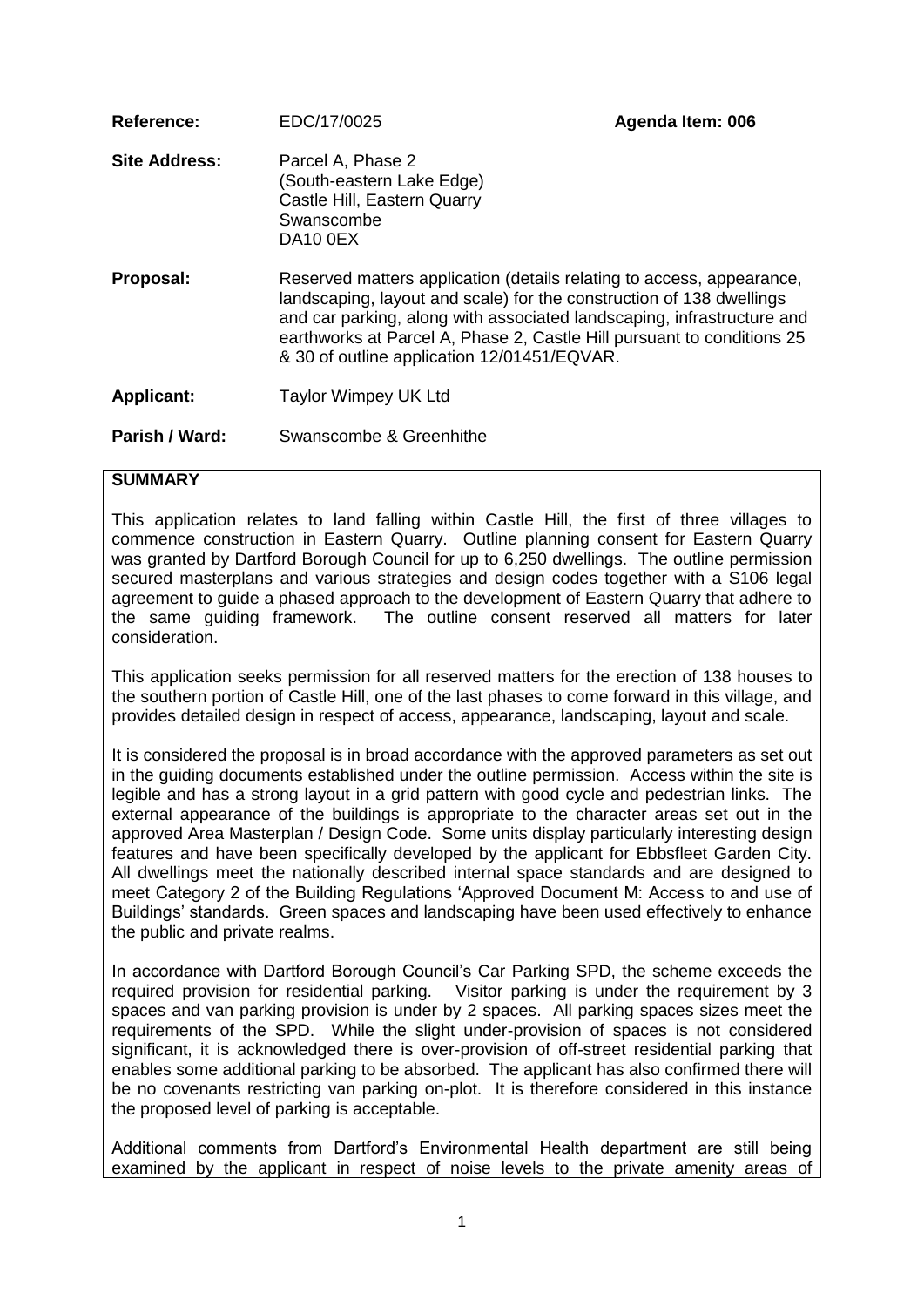properties along Main Street. Further site-specific information and details of mitigation measures are sought to further improve anticipated noise levels at the site. Dialogue is ongoing with the applicant and will be reported as supplementary information.

The proposal presents a high standard of development and design that complies with policy B1 of the Dartford Borough Council Core Strategy on design which will contribute to essential national housing growth and the development of the Ebbsfleet Garden City.

**RECOMMENDATION: Approve subject to the following conditions** with delegated authority to the Chief Planning Officer to make minor changes to the wording:

#### **Time**

1. The development hereby permitted shall be begun before the expiration of two years from the date of this reserved matters approval.

Reason: In pursuance of Section 92(2) of the Town and Country Planning Act 1990.

## **Approved Plans**

2. The development hereby permitted shall be carried out in accordance with the following plans:

Layout Drawings: BRS.6001\_06P – Site Layout BRS.6001\_11C – Context Plan BRS.6001\_12F – Parking Plan BRS.6001\_13G – Adoption Plan BRS.6001\_16D – Waste Plan BRS.6001\_22D – Movement Plan BRS.6001\_24C – Building Heights Plan BRS.6001\_25C – Place Making Plan BRS.6001\_27D – Materials Plan

House Plans & Elevations:

BRS.6001\_03G – House Types Schedule (plus bin & bike store; boundary details) BRS.6001\_29D – Street scenes

Landscape Plans: P16-6001 32-C – Detailed Landscape Proposals (1 of 2) P16-6001\_33-C – Detailed Landscape Proposals (2 of 2) P16-6001 34-D – Hard Landscape Zoning Plan BRS6001\_40 – Tree Pit Detail BRS6001\_001\_LMP – Landscape Management Plan

Technical Drawings:

C85227-SK-005C – Levels C85227-SK-101C – Refuse Vehicle Swept Path Analysis (1 of 2) C85227-SK-102C – Refuse Vehicle Swept Path Analysis (2 of 2) C85227-SK-103C – Estate Car Swept Path Analysis (1 of 2) C85227-SK-104C – Estate Car Swept Path Analysis (2 of 2) C85227-SK-105C – Site Visibility Splays C85227-SK-014 – Site Cross Sections (1 of 3)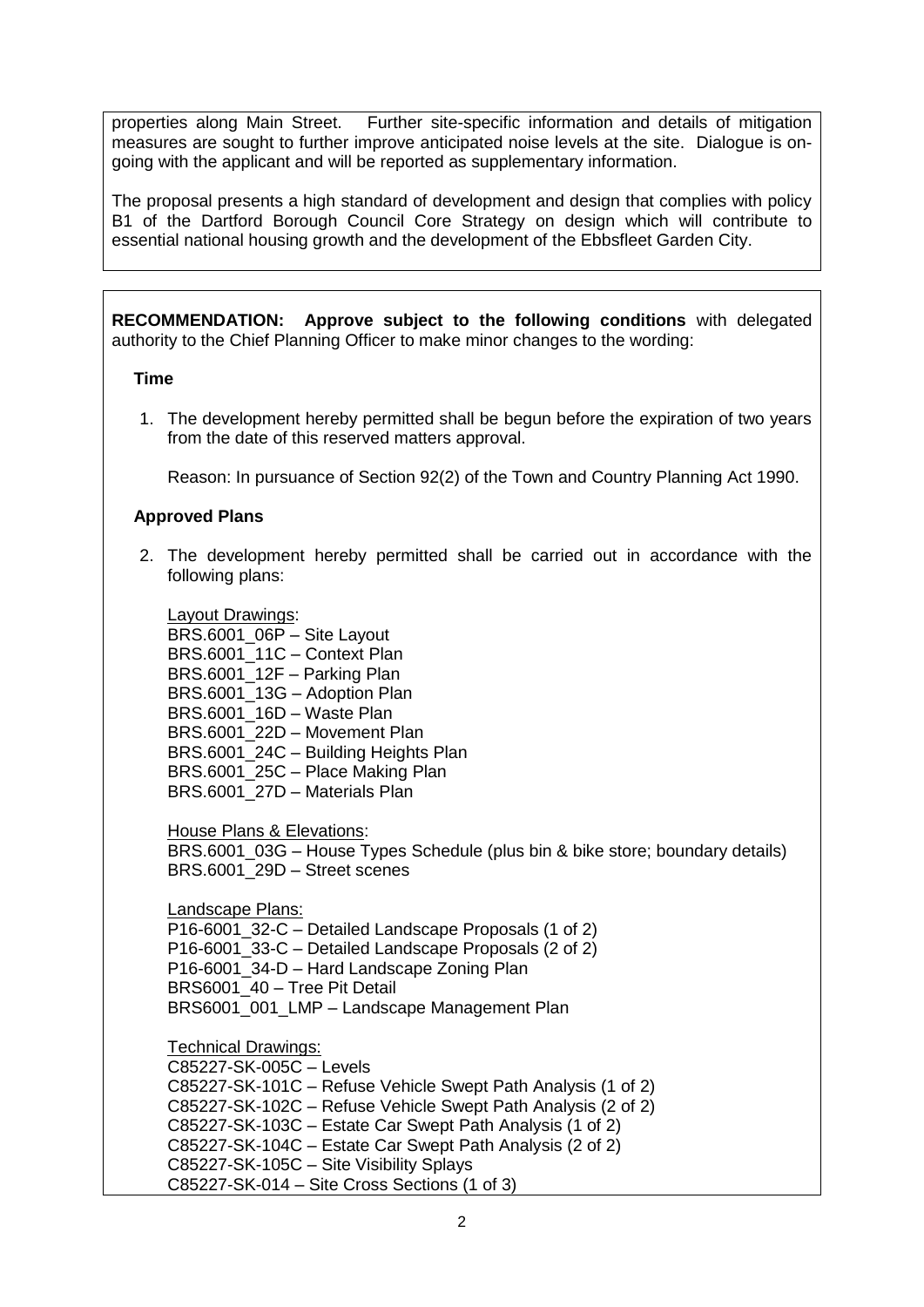C85227-SK-015 – Site Cross Sections (2 of 3) C85227-SK-016 – Site Cross Sections (3 of 3) C85227-SK-106A – 4.6t Panel Van Swept Path Analysis

Reason: For the avoidance of doubt and to ensure a satisfactory form of development.

### **Prior to Commencement of Development**

3. No development, or the delivery of any associated machinery or materials, shall take place until full details of the retaining walls that support the adoptable highway or land above it, have been submitted to and approved in writing by the Local Planning Authority. The development shall be carried out in accordance with the approved details.

Reason: To ensure suitable design of structures that affect the highway in the interests of highway safety and maintenance, in accordance with policy B1 of Dartford Borough Local Development Framework – Local Plan – Saved Policies (2011) and emerging policy DP4 of the Dartford Development Policies Plan.

4. No development shall take place until details of the surface water drainage system for the development (including storage facilities where necessary), and including details of the relationship to any landscape planting and tree pit details, has been submitted to and approved in writing by the Local Planning Authority. The details shall broadly accord with the Water Management Plan approved under reference DA/07/01325/EQCON pursuant to the outline permission and the development shall be implemented in accordance with the approved details prior to first occupation of the development.

Reason: To ensure satisfactory means of surface water drainage in accordance with Policy B1 of the adopted Dartford Local Plan.

### **Prior to Development above Foundation**

- 5. No development above foundation level shall take place until full details and samples of materials for the following have been submitted to and approved in writing by the Local Planning Authority:
	- i) Porch canopies including method of affixing to the building and associated finishing;
	- ii) Hard surfacing materials to be used in the external finishes of all roads and footpaths;
	- iii) Specification of edging, kerbs and how paving transitions are to be dealt with;
	- iv) Boundary treatment along Main Street; and
	- v) Street furniture including bollards and demarcation of safety margins.

The development shall be carried out in accordance with the approved details prior to occupation and shall be maintained thereafter.

Reason: To ensure a satisfactory appearance to the development in accordance with policy B1 of Dartford Borough Local Development Framework – Local Plan – Saved Policies (2011).

6. No development above foundation level shall take place until soft landscaping details in respect of the following have been submitted to and approved in writing by the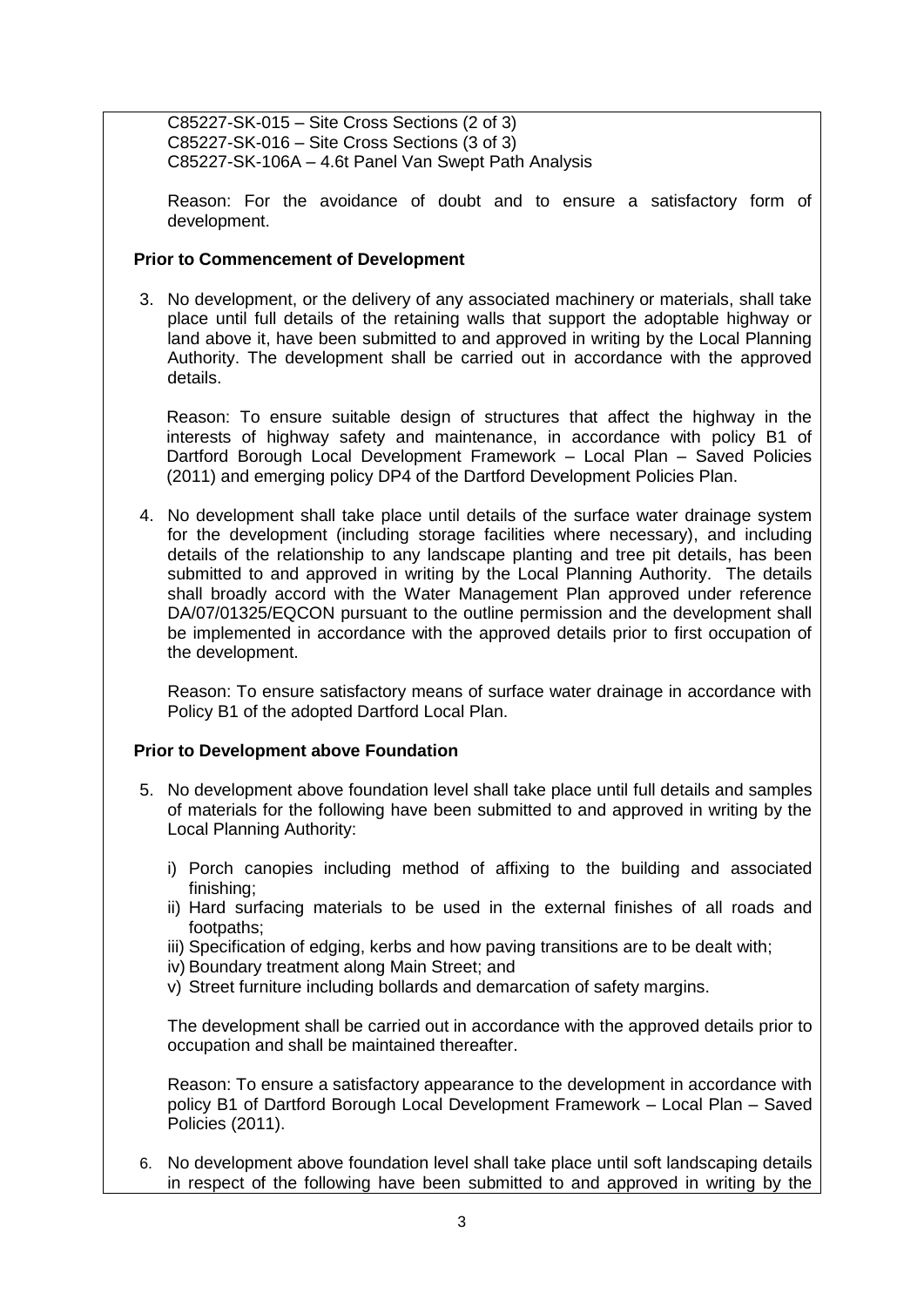Local Planning Authority and the development carried out in accordance with the approved details:

- i) Shrub planting mixes to dwelling frontages (avoiding shrubs that are likely to attain heights of above 1.5m);
- ii) Details of hedge planting to plot 83-91;
- iii) Details of species and size of tree planting along Main Street;
- iv) Detail section through the landscaped frontage along Main Street to the north of the site, demonstrating specific dimensions of the tree pit together with sufficient space for the proposed boundary treatment and edging to adjacent hard surfaced areas;
- v) Details of the use of Amsterdam Tree Soil identifying which type and how it is to be installed, in accordance with manufacturer/supplier guidelines.

Reason: Reason: To safeguard the visual amenities of the locality in accordance with Policy B3 of the Dartford Borough Local Development Framework – Local Plan – Saved Policies (2011).

7. Prior to development above foundation level, full details of signage and any additional landscaping as may be required, shall be provided in relation to the Main Street junction where it joins Link Street 4, as identified on the approved plans. The details shall serve to direct public traffic along the main roads through Castle Hill. The approved details shall be implemented prior to the first occupation of the development hereby approved.

Reason: In the interests of highway legibility and good design and to ensure a satisfactory appearance to the development in accordance with policy B1 of Dartford Borough Local Development Framework – Local Plan – Saved Policies (2011).

### **Prior to First Occupation**

8. The dwellings hereby approved shall not be occupied, until the area shown on the submitted layout as vehicle parking space / garaging / car port has been provided, surfaced and drained. Thereafter the facilities shall be kept available for such use and no permanent development, whether or not permitted by the Town and Country Planning (General Permitted Development) Order 2015 (or any order amending, revoking or re-enacting that Order) shall be carried out on the land so shown or in such a position as to preclude vehicular access to this reserved parking space and garaging.

Reason: In the interests of highway safety and to encourage the use of sustainable modes of transport in accordance with policy B1 of Dartford Borough Local Development Framework – Local Plan – Saved Policies (2011).

9. The flats hereby approved shall not be occupied, until the approved cycle parking and bin store has been provided. Thereafter the facilities shall be kept available for such use and no permanent development, whether or not permitted by the Town and Country Planning (General Permitted Development) Order 2015 (or any order amending, revoking or re-enacting that Order) shall be carried out on the land so shown or in such a position as to preclude vehicular access to this reserved parking space and garaging.

Reason: To encourage the use of sustainable modes of transport and secure appropriate facilities in accordance with policy B1 of Dartford Borough Local Development Framework – Local Plan – Saved Policies (2011).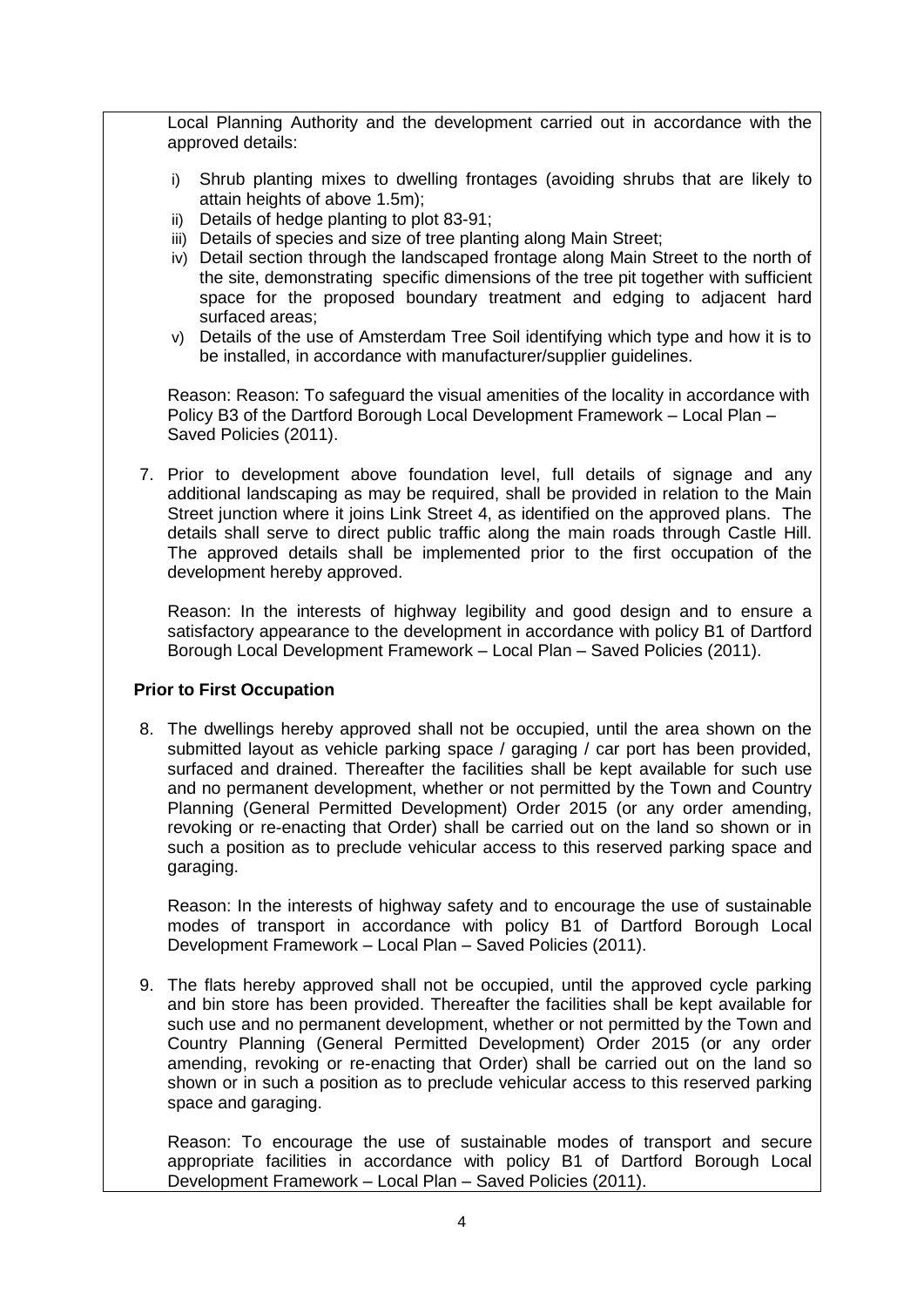10. Prior to the first occupation of the development hereby approved details of all external lighting to the site, including relationship to any trees, shall be submitted to and approved in writing by the Local Planning Authority. The development shall be carried out in accordance with the approved plans with the lighting implemented prior to the occupation of the part of the development to which it relates.

Reason: To safeguard conditions of residential and visual amenity in accordance with policy B1 of Dartford Borough Local Development Framework – Local Plan – Saved Policies (2011).

## **Other**

11. The materials to be used in the external surfaces of the dwellings hereby approved shall be as set out in approved drawing BRS.6001\_27D and as indicated on the approved elevations within the approved housepack numbered BRS.6001\_03G. Any amended details shall be submitted to and agreed in writing by the Local Planning Authority.

Reason: To ensure a satisfactory appearance to the development in accordance with policy B1 of Dartford Borough Local Development Framework – Local Plan – Saved Policies (2011).

## **Informatives**

- 1. In connection with condition 6 above the applicant is reminded that all planting, seeding and turfing comprised in the approved scheme of landscaping shall be implemented in accordance with the approved details and in accordance with the timing as set out in condition 65 of outline permission 12/01451/EQVAR.
- 2. In connection with condition 6 above, it is recommended the following shrubs are avoided to dwelling frontages: *Aucuba japonica 'Crotonifolia', Aucuba japonica 'Rozannie', Choisya 'Aztec Pearl', Choisya ternata 'Sundance', Cornus sanguinea 'Winter Flame'* and the trees along Main Street shall shall be of greater stature than the current species proposed such as *Tilia cordata 'Greenspire'* or *Liriodendron tulipifera.*
- 3. Your attention is drawn to the need to contact Dartford Borough Council's Street Naming and Numbering Officer in order to have the new properties formally addressed.
- 4. In accordance with paragraphs 186 and 187 of the National Planning Policy Framework, Ebbsfleet Development Corporation, as local planning authority, has taken a positive and proactive approach to the proposed development, focusing on finding solutions:
	- Pre-application advice was given
	- The agent was advised of planning issues during the processing of the application and additional information has been submitted to address these.
	- The application was determined within the relevant timescales.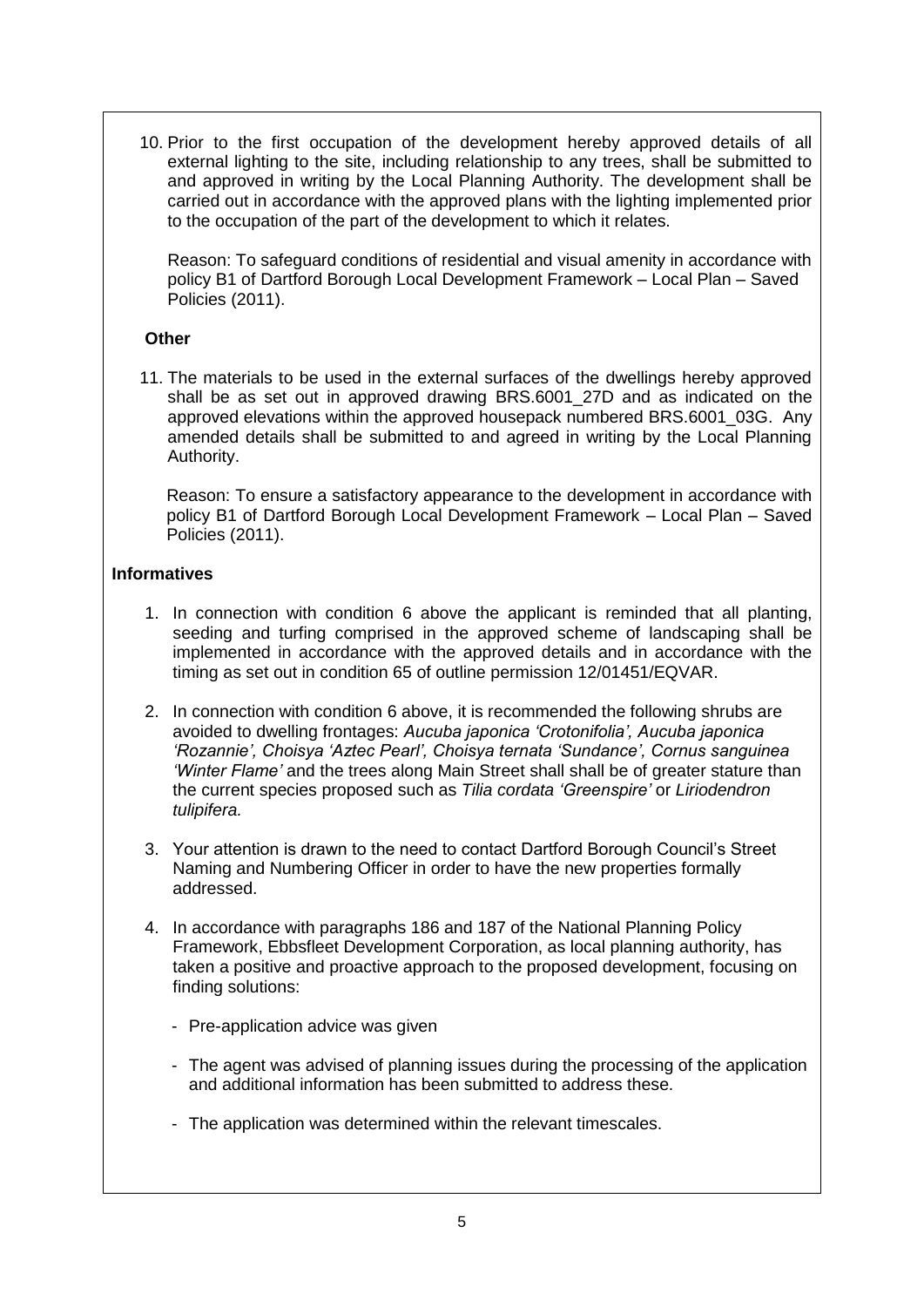# **1.0 SITE CONTEXT AND PROPOSAL**

### *Background*

- 1.1. The application site is formed of an area of brownfield land situated within the Eastern Quarry (EQ) development site in Ebbsfleet Garden City. EQ, which measures some 270ha in area, is bounded to the south by the A2, the B255 and Bluewater shopping centre to the west, and Alkerden Land and the settlements of Greenhithe and Swanscombe to the north. Outside the boundary of EQ, the Northfleet West Sub Station site (known as Ebbsfleet Green) which is being developed by Redrow, is located to the southwest. Outline planning permission was granted for EQ for up to 6,250 dwellings in 2007 and then varied in 2013 with all matters reserved for later consideration.
- 1.2. Phase 1 of Castle Hill consisting of 150 dwellings to the northwest of the application site has recently been completed by Ward Homes and is occupied. Phase 2 is located immediately to the west of Phase 1 and was granted permission by the EDC Planning Committee in January 2016 for 170 market dwellings plus 125 affordable homes. These dwellings are now under construction. Phase 3A is located immediately to the west of Phase 2. Part of this phase, consisting of 154 market dwellings, was approved in March 2016 and initial infrastructure works to the access roads are currently being undertaken. The remaining parcels of Phase 3a for 42 affordable housing units were granted at the last committee meeting in April 2017. In March 2016, permission was granted for a 2FE primary school and community centre to the southeast of the application site. This is currently under construction and on schedule for opening in September 2017.
- 1.3. Construction of infrastructure in Castle Hill is also underway including principal roads and a Fastrack route, a dedicated public transport corridor for bus, cycles and pedestrians only, which has a prioritised position, running through the middle of Eastern Quarry from east to west. The Neighbourhood Green within Phase 2 is almost complete and initial landforming works have been started for the Village Green to the south-eastern corner of Phase 3A, together with a roundabout to be constructed at the entrance to Eastern Quarry off Southfleet Road.

*Site*

1.4. The application site is located to the south of Castle Hill in the southeast corner and borders the lake which was constructed as part of the advance infrastructure works. The site covers an area of approximately 3.76ha. Being a former chalk quarry, the development platform is considerably lower than the surrounding land and chalk cliffs line the site perimeter. The topography across EQ slopes considerably, notably from north to south and at the site, the land falls from north to south over approximately 11 metres. To the north of the site is 'Main Street' which serves private traffic. This road runs through the southern portion of Castle Hill in a parallel position to the Fastrack corridor. Immediately to the north of the application site is a junction where Main Street meets the road leading along the bluff which is located to the east of the site and rises sharply to The Observatory offices above. Beyond the bluff, the road meets with Fastrack and leads out of EQ to Southfleet Road. Immediately to the west, the site boarders and area identified for public 'Linear Park' open space, the details of which are yet to be agreed.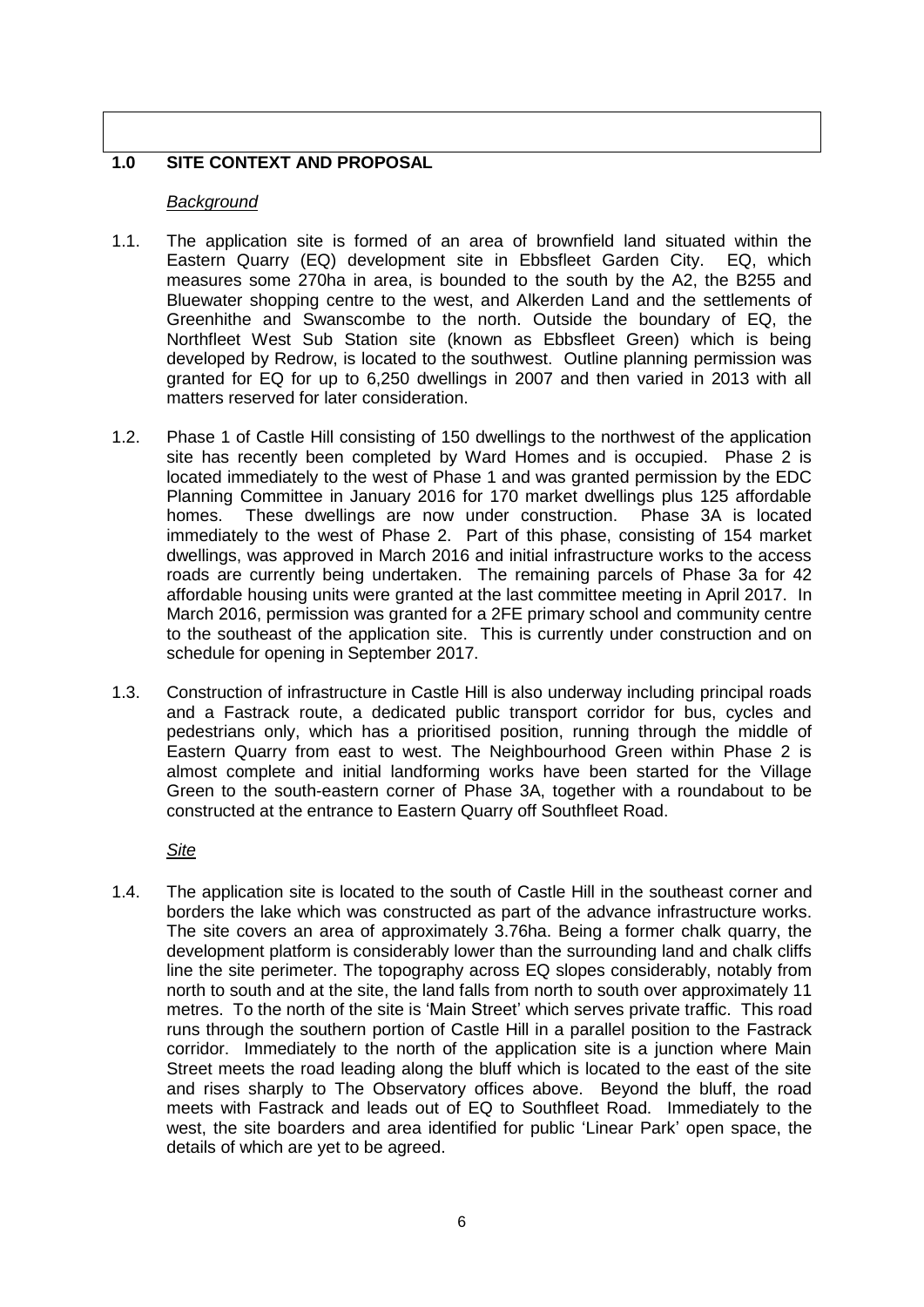# *Proposal*

- 1.5. The application seeks permission for reserved matters pursuant to the original outline permission for Eastern Quarry for condition 2 of DA/12/01451/EQVAR. The reserved matters relate to access, appearance, landscaping, layout and scale for the erection of 138 dwellings comprising 21 x 1- and 2-bed flats in two blocks comprising 12 and 9 apartments; together with 12 x 2-bed dwellings; 50 x 3-bed dwellings; and 55 4-bed dwellings. The overall density is 44dph.
- 1.6. The application includes a section of Main Street to accommodate pedestrian crossings and access into the site which has changed from the initial advanced infrastructure permission granted in 2007, as a result of the evolving design process for EQ. The proposal also includes internal access roads, parking, landscaping and footpath links to the adjacent open spaces.
- 1.7. Pursuant to condition 25 of the outline permission for EQ which requires the submission of details to be provided with any Reserved Matters application, details of the following sections in relation to the condition have been provided in the submission and will be discussed in the appraisal section below:
	- a) Updated area plan
	- b) Landscaping
	- c) Materials
	- d) Street lighting and furniture
	- e) Boundary treatment
	- f) Surface finishes and hard landscaping
	- j) Cycle Parking
- 1.8. The schedule of open space required by part g) of condition 25 is accommodated in this area of Castle Hill by the adjacent Linear Park immediately to the west and is being brought forward by the landowner to be submitted under a separate application. Details relating to part i) public art; k) television receivers; l) signage and interpretation; and m) layout of community buildings are not relevant to this application.
- 1.9. In accordance with condition 28, a noise assessment has been submitted for those dwellings abutting a principal highway to the northern boundary. An action plan in relation to broadband access has also been submitted in accordance with condition 30.
- 1.10. The application is supported by several documents and plans:
	- Design and Access Statement/Compliance Statement
	- Statement of Community Involvement
	- Plans:
		- o Site Location
		- o Layout
		- o Parking
		- o Highway Adoption
		- o Waste
		- o Movement
		- o Building Heights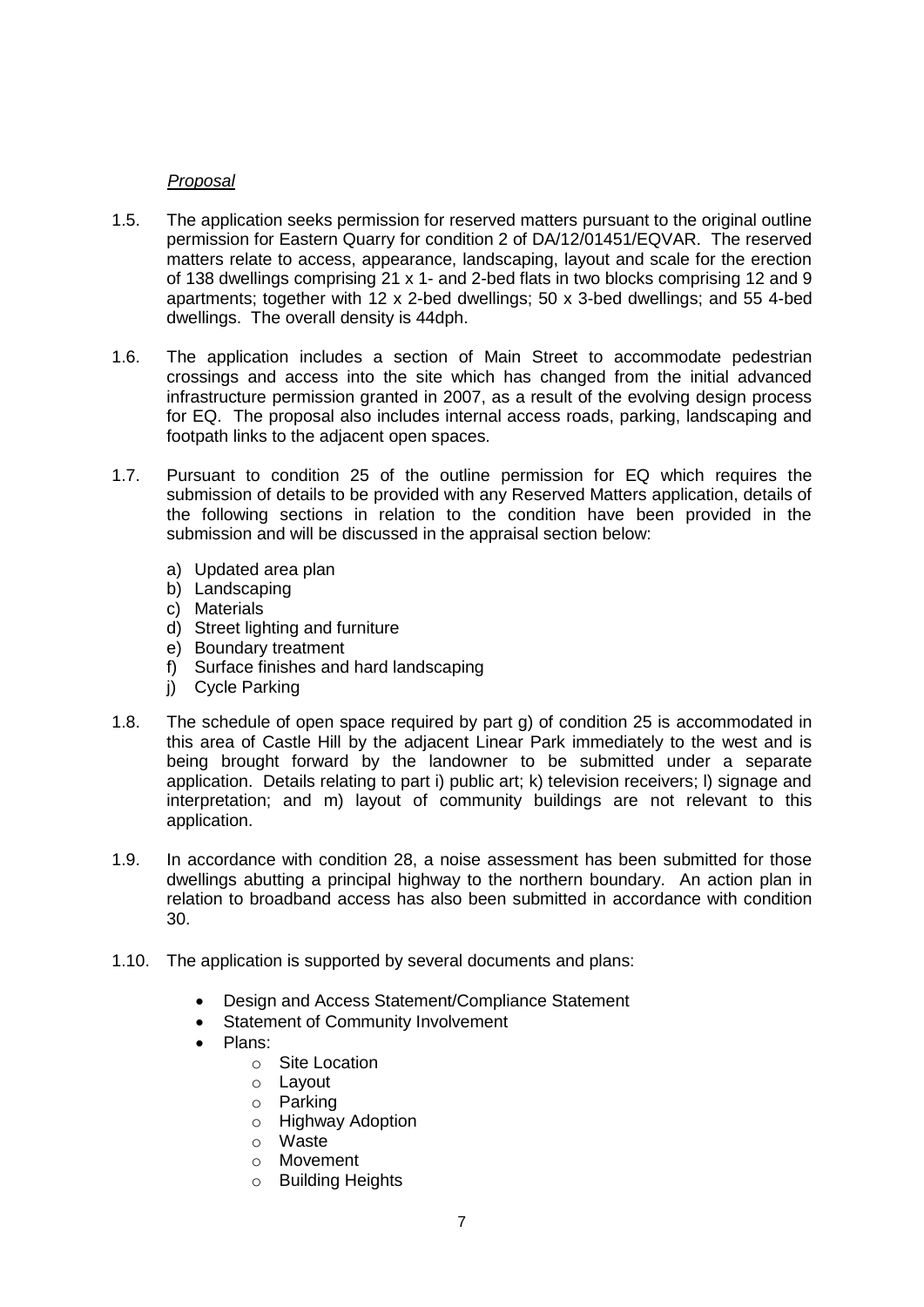- o Place Making
- o Materials
- o Boundary Treatment
- o Levels/Contours
- House type drawings
- Streetscene elevations
- Hard & Soft Landscaping
- Swept Path Analysis
- Visibility Splays
- Cross Sections
- Gross Internal Area Comparison chart
- 1.11 Materials samples have also been submitted for consideration.

## **2.0 RELEVANT HISTORY**

#### *High Level Permissions*

- 2.1. DA/03/1134/OUT Outline permission for a mixed development comprising up to 6,250 dwellings and up to 231,000sq metres of built floorspace for: business premises; education; community & social facilities; hotels; theatre; & supporting retail & leisure facilities & associated works. Approved 13.11.07.
- 2.2. DA/12/01451/EQVAR Section 73 application for the variation of conditions of DA/03/1134/OUT to reflect a revised disposition of land uses across the site. Approved 18.01.13.
- 2.3. The outline planning permission reserved all matters for future development but fixed certain elements:
	- A 'Land Use Disposition Plan' was approved as part of the permission and this shows spatially how the development should come forward.
	- Several strategies (covering landscaping and open space, community and leisure, education delivery, phasing, public art, public realm, community participation, sustainable development and transport) which form a framework for the development as it comes forward were secured by the planning permission and S106 Agreement.

### *Masterplans*

- 2.4. The outline permission sets a structured approach to the consideration of planning matters as phases come forward over time. The structure of the required documents are set out in the following hierarchy:
	- Site Wide Master Plan (SWMP) originally granted in 2008 and revised 14.03.13 (12/01452/EQCON) which identifies the broad location and approximate disposition of land uses across the site.
	- Area Master Plan (AMP) required for each parcel of land for each phase as the development proceeds. Each AMP shall generally accord with the SWMP and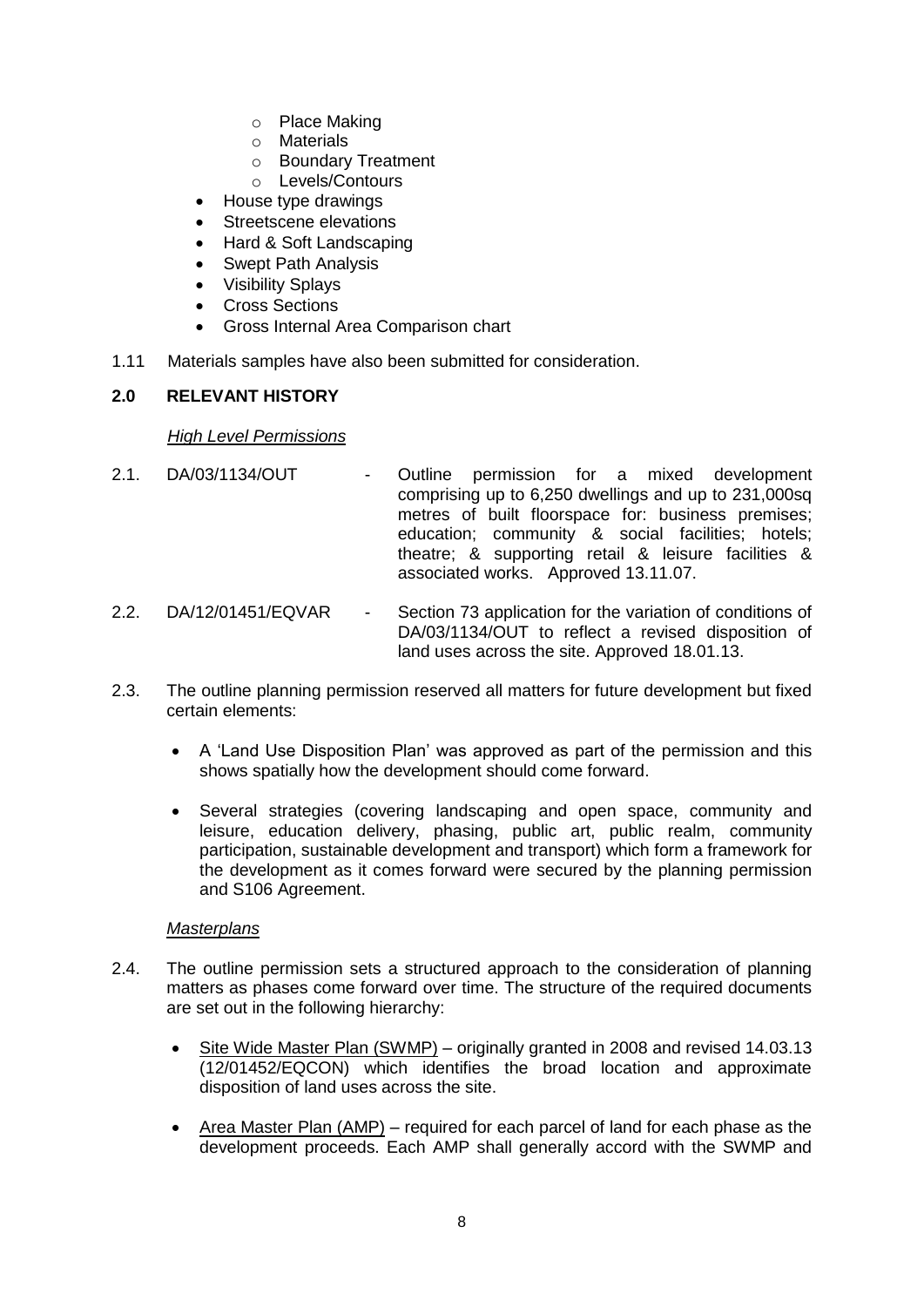provide greater detail on matters such as land use, building heights, density and indication of private/affordable sub areas.

- Area Design Code The design code follows on from the relevant AMP and should provide the necessary detail to inform final design, being such matters as, architectural style and treatment, surface finishes, materials pallets, building forms and soft landscaping.
- 2.5. The AMP and Design Code (AMP/Code) for Castle Hill South was approved as a combined document in February 2017 (EDC/17/0094). The document covers the area to the south of the southern access road, including the lake and landscaped area south of the lake. For the most part, the area is designed to be low to medium density market and affordable housing with a Linear Park through the middle and areas of open space around the lake. The Design Code element of the document identifies sets out the detail to which the final submissions should generally accord. The document identifies character areas which respond to their surroundings, identifying different building forms, massing and architectural approach and street design typologies.

### **3.0 PUBLICITY**

- 3.1. Neighbours notified by letter. Expiry date 28.02.17.
- 3.2. Site notice. Expiry date 23.03.17.
- 3.3. Press notice. Expiry date 23.03.17.

#### **4.0 REPRESENTATIONS**

4.1. None received.

### **5.0 CONSULTATION RESPONSES**

5.1. The following organisations have been consulted on the application:

Swanscombe and Greenhithe Town Council; Kent Highways: Dartford Borough Council - Environmental Health.

- 5.2. The following responses have been received and summarised as follows:
	- 5.2.1. Swanscombe & Greenhithe Town Council: No observations.

#### 5.2.2. Kent Highways:

A number of comments relating to the following:

- a) Alignment of junction onto Main Street from the bluff road should be reorientated;
- b) Margin, visibility and parking arrangements outside plot 99 and 100;
- c) Width of junction on internal streets (link street 2 and 7);
- d) Rearrangement of van parking along Linear Park to be parallel in the interests of improving visibility for reversing vans;
- e) Relocation of vans outside plot 36 also due to poor rearward visibility for vans if reversing onto street;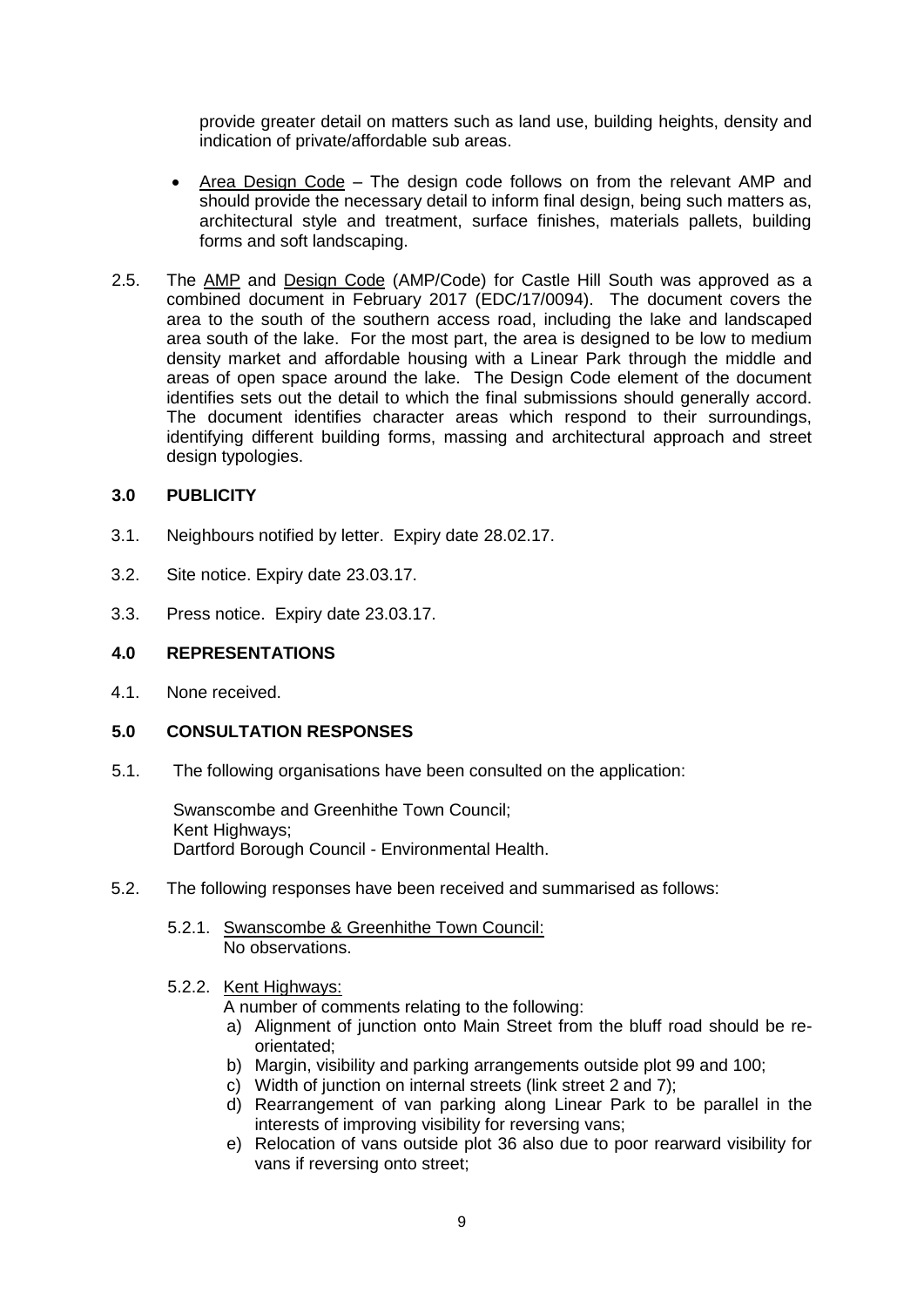- f) Provision of turning space for transit vehicles within the service roads (adjacent to the spine road);
- g) Preventative measures where vehicles might cross the northern landscaping strip as a short-cut;
- h) Longer passing area outside houses 1 and 82;
- i) Parking provision does not fully meet Dartford parking standards and suggests adding visitor spaces where possible;
- j) Lack of horizontal traffic calming measures along Linear Park Street;
- k) Some plots show insufficient space between parking spaces and garage doors and between spaces in tandem parking.

*EDC Officer Comments: Amended plans were submitted to address these comments and Kent Highways was re-consulted. They acknowledged improvements had been made but noted some comments had not been addressed (points a), d) and e)) but have not raised a formal objection. In consultation with EDC Officers, it was considered that the scheme was acceptable in its current form and no subsequent amendment pursued. These matters are discussed in full below.* 

5.2.3. DBC - Environmental Health:

Concerns raised since the noise assessment indicates daytime noise levels of external amenity areas exceeds the desirable levels but there is no indication of mitigation measures to ensure acceptable noise level sin the external amenity areas. Environmental Health considers that a desirable daytime noise level in an external amenity area on a new development should be 50dB L Aeq, 16hr. The Council believes that mitigation should form a part of this submission to ensure reduced noise levels within the external amenity areas and that in its current form the proposal is unacceptable.

*EDC Officer response: The applicant has provided a response and Dartford Council have been re-consulted. Any additional comments will be reported to Members as supplementary information.* 

#### **6.0 PLANNING POLICY**

6.1. National Policy & Guidance:

National Planning Policy Framework (NPPF) National Planning Practice Guidance (PPG)

- 6.2. Dartford Borough Local Development Framework Core Strategy (2011):
	- CS1 Spatial Pattern of Development<br>CS4 Fbbsfleet to Stone Priority Area
	- Ebbsfleet to Stone Priority Area
	- CS5 Ebbsfleet Valley Strategic Site
	- CS10 Housing Provision
	- CS11 Housing Delivery
	- CS15 Managing Transport Demand
	- CS17 Design of Homes
	- CS18 Housing Mix<br>CS23 Minimising C
	- **Minimising Carbon Emissions**
	- CS25 Water Management
	- CS26 Delivery and Implementation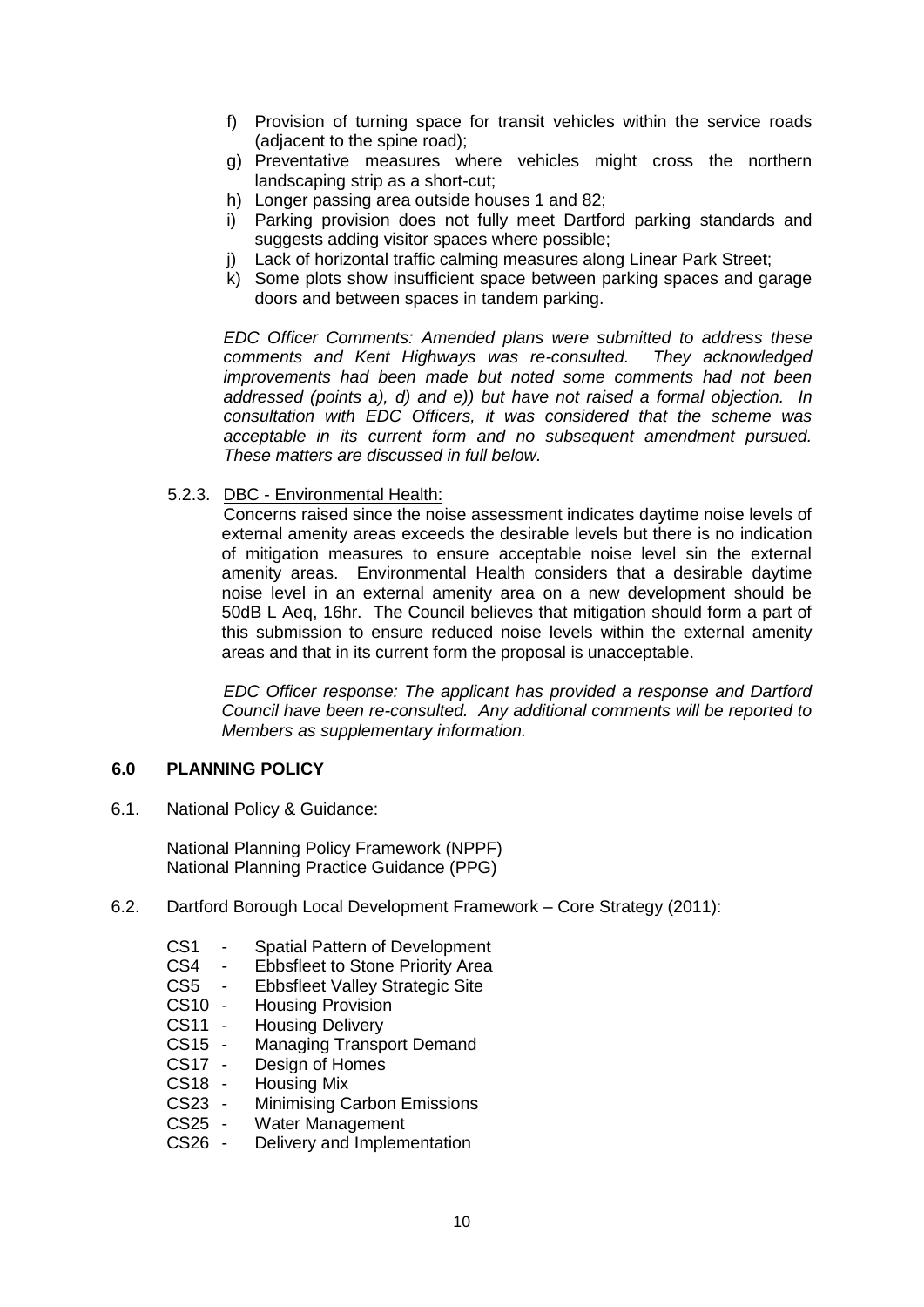- 6.3. Dartford Borough Local Development Framework Local Plan Saved Policies (2011):
	- S6 Conservation and improvement of the built environment<br>T18 Traffic Management
	- Traffic Management
	- T23 Parking
	- T27 Pedestrians and the Environment
	- T33 Provision for Disabled People and the Less Mobile
	- B1 Criteria for Consideration of Development Proposals
	- B3 Landscaping Within New Development
- 6.4. Dartford Development Policies Plan Document (DPPD) (draft December 2015) as emerging policy:
	- DP1 Sustainable Development
	- DP2 Good Design
	- DP3 Transport Impacts
	- DP4 Transport Access and Design
	- DP5 Environmental and Amenity Protection
	- DP7 Borough Housing Stock and Residential Amenity
	- DP8 Residential Space and Design in New Development
	- DP11 Sustainable Technology and Construction
	- DP25 Nature Conservation and Enhancement
- 6.5. Other Guidance:

Parking Standards SPD Kent Design Guide EDC Implementation Framework 2017

# **7.0 APPRAISAL**

- 7.1. The main issues to be considered in connection with this proposal are each of the Reserved Matters (access, appearance, landscaping, layout and scale), together with parking/highway issues, housing standards, noise and neighbouring amenity. Intrinsic to the assessment of these issues is whether the proposal complies with local and national policy and the overarching aims of the suite of documents secured under the outline permission, notably the AMP and Castle Hill North Design Code.
- 7.2. Matters relating to contamination, archaeology, ecology and drainage have been considered as part of the outline permission and any necessary works or mitigation measures examined under the outline permission, S106 Agreement and associated Strategies. EDC Officers are in conversation with the landowner to ensure the monitoring of these factors is on-going.

#### **Principle of Development**

7.3. The Government is committed to significantly boost the supply of housing and the delivery of a wide choice of high quality homes. Paragraph 49 of the NPPF encourages housing applications to be considered in the context of a presumption in favour of sustainable development and paragraph 52 endorses the provision of new homes that follow the principles of Garden Cities. Policy CS10 of the Core Strategy supports the housing development of Ebbsfleet, in accordance with policies CS4 and CS5 which set out specific parameters for the creation of a chain of distinctive and individual but linked communities. Policy DP7 of the emerging DPPD supports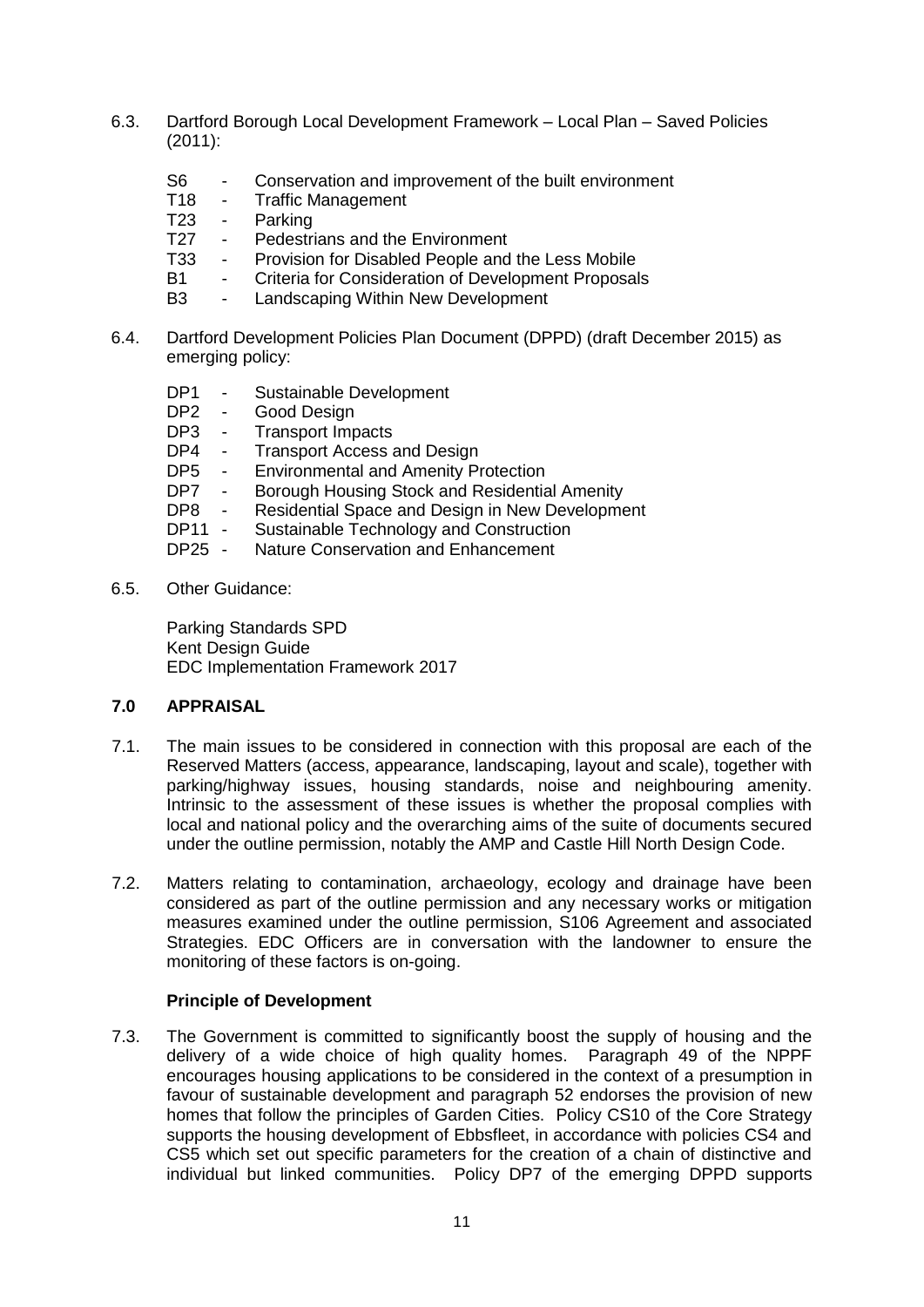housing development which provides for an appropriate range of housing stock and garden sizes and to achieve satisfactory quality of residential development.

- 7.4. Outline planning permission has already been secured for the whole of Eastern Quarry and its provision drawn down through the suite of documents (Site Wide Master Plan, Castle Hill Central Area Masterplan and Design Code) that have all been approved pursuant to the outline permission and form a comprehensive strategy and set of objectives for delivery of housing in this location.
- 7.5. The current proposal is required to fit within the established vision and reflect the detail of the aforementioned approved plans and documents. Policy CS5 of Dartford's Core Strategy states that applications for reserved matters will need to demonstrate that proposals will not undermine the principles to be achieved across the site as a whole as set out in the outline consent to which they relate. The principle of residential development in this location has been established by the aforementioned outline planning permission and subsequent supporting documents and the proposal accords with this principle and Delivery Theme 1 of the Implementation Framework which seeks to provide quality homes and neighbourhoods.

#### **Reserved Matters:**

#### o *Access:*

7.6. Matters relating to access include consideration of the accessibility to and within the site for vehicles, cycles and pedestrians in terms of the positioning and treatment of access and circulation routes and how these fit into the surrounding access network. Matters relating to parking provision will be considered separately under the Highways section below.

### *Policy*

7.7. Paragraphs 29 and 30 of the NPPF support the favourability of sustainable transport modes and solutions to reduce greenhouse gas emissions and reduce congestion. The use of sustainable means of transport and provision for Fastrack is set out in policy CS15 of the Core Strategy to minimise car use and make effective and sustainable use of the transport network and policy T33 encourages consideration to disabled people and the less mobile. Emerging policy DP3 of the DPPD requires development to be appropriately located to minimise and manage arising transport impacts and DP2d) and DP4 promote the prioritisation of walking, cycling and public transport through clear linkages and permeability. Policy B1 of the Local Plan encourages direct frontage access onto roads. Delivery Theme 3 in the Ebbsfleet Implementation Framework on 'Connected People and Places' promotes legible networks and the creation of safe, integrated and accessible transport systems, with walking, cycling and public transport systems designed to be the most attractive form of local transport.

### *Access Design*

- 7.8. The principle routes and junctions through EQ and the spine roads that surround the application site have already been approved at the outline stage. Access to the site has therefore already been secured by the higher level documents and previous permissions for highway infrastructure and is therefore outside the remit of this application.
- 7.9. The AMP/Code sets out a movement network which identifies a broad strategy for the layout of streets and spaces on a permeable grid pattern, as required by the EQ Transport Strategy. In accordance with this grid pattern, the application site is set out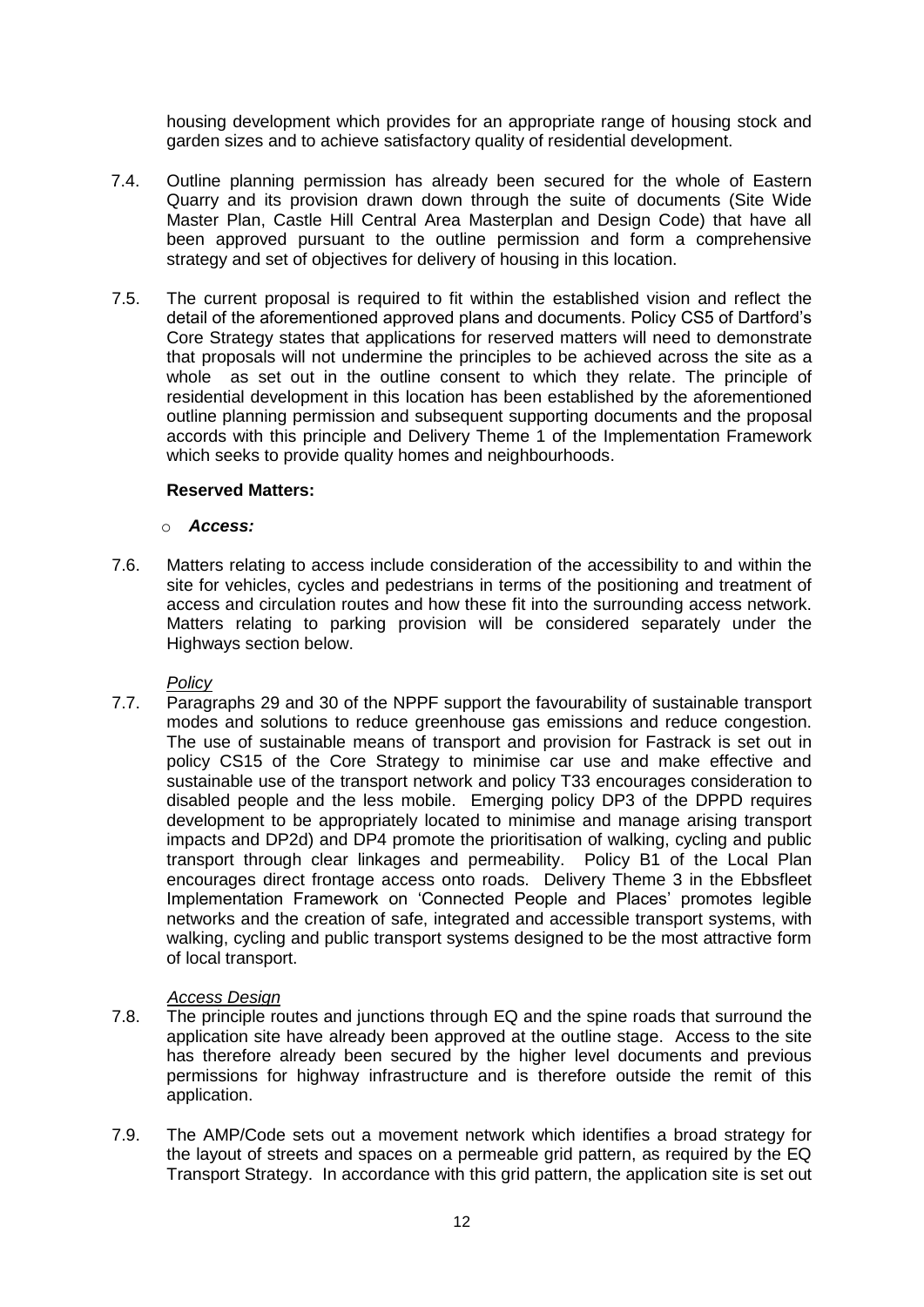in a series of perimeter blocks to enable full access and permeability for vehicles, cycles and pedestrians, including open edges to enable accessibility to the open spaces adjacent to the application boundary. Cul-de-sacs have been designed along the southern edge to calm traffic and enhance the pedestrian/cycle-friendly route identified in the AMP/Code. A cul-de-sac has also been created along the northern edge to avoid several direct accesses onto the busy main road, at the request of Kent Highways and in accordance with the AMP/Code. A gap in the boundary treatment has been maintained however, to enable cycle/pedestrian access.

- 7.10. The scheme is broken down into smaller perimeter blocks than indicated in the AMP/Code which gives greater permeability and better use of space. The AMP/Code identifies three accesses into the site from Main Street. Through pre-application discussions, it was identified the location of the third point of access to the western edge of the northern boundary was not practical in highway terms due to the levels at the site and proximity of other accesses opposite the site. The overall layout and hierarchy of streets as set out in the application is otherwise generally in accordance with the approved movement plan.
- 7.11. The main roads surrounding the site are being delivered by the landowner. Work has started on Main Street and a S38 application made to the Kent Highways Agreements Team. A section of the Main Street is included within the red line boundary to regularise changes that are required subsequent to the advance infrastructure permission that was granted for all major roads in Castle Hill in 2007. These include pedestrian crossings and the position of the entrance into the site. No ramps or raised tables are proposed. All details are yet to be agreed as part of the S38 process. However, inclusion of the road within this application will allow for any minor amendments to be made to the road, if required. Delivery of the internal streets is on-going but forms part of this application and will be delivered at the same time as the houses.
- 7.12. The applicant states the dwellings are intended to meet Category 2 of the Building Regulations 'Approved Document M: Access to and use of Buildings' standards. This regulation sets out the national standard for accessible and easily adaptable homes. Category 2 requires improved accessibility to homes over and above the previous Building Regulations standards. The NHBC will formally sign off each plot through the building regulations procedure, including an assessment of the accessibility to determine that these standards have been met.
- 7.13. Accessibility within the site is clear and legible which allow unrestricted and uncomplicated freedom of movement around the site. There is level access across the site to accommodate sustainable modes of transport and to be mindful of disabled people and the less mobile, in accordance with policy T33 of the Core Strategy and Delivery Theme 6 of the Implementation Framework that seeks to secure the delivery of new homes with enhanced standards for accessibility above the statutory minimum.

#### o *Appearance:*

7.14. Matters of appearance refer to a building or place within the development which determine the visual impression the building or place makes, including the external built form of the development, its architecture, materials, decoration, lighting, colour and texture.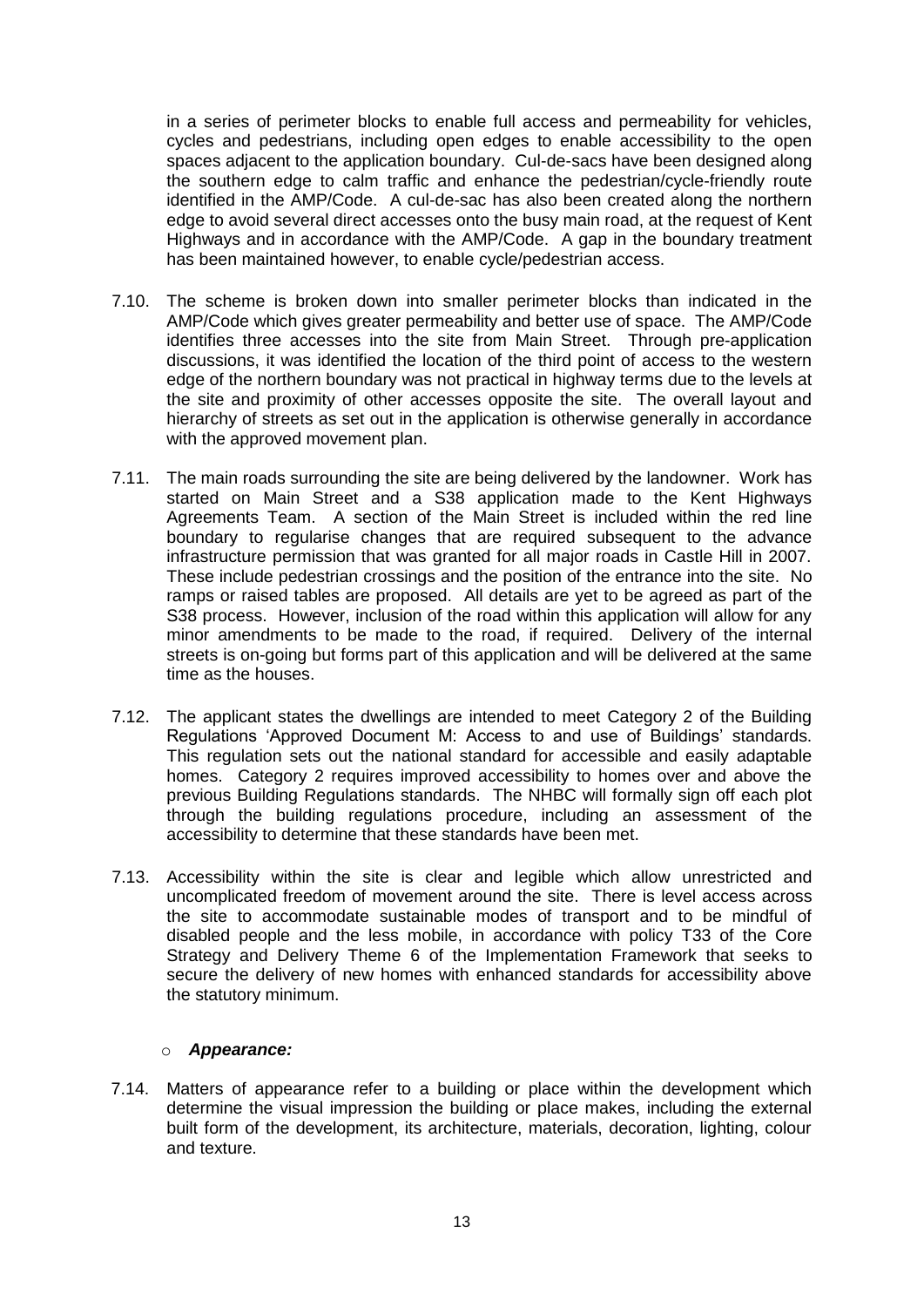*Policy*

- 7.15. The NPPF sets out the importance for good design as being indivisible from good planning (paragraph 56), gives weight to achieving high quality designed buildings and spaces (paragraph 57) and states that planning permission should be refused for 'development of poor design that fails to take the opportunities available for improving the character and quality of an area and the way it functions' (paragraph 64). The NPPF states that architectural styles or particular tastes should not be imposed though planning policies and decisions and they should not stifle innovation or originality through unsubstantiated requirements to conform to certain development forms or styles.
- 7.16. Policy CS4 of the Core Strategy on the Ebbsfleet to Stone Priority Area promotes the creation of a chain of distinctive and individual but linked communities with built development 'reflecting the varied heritage of the area in order to create a sense of place'. Emerging policy DP2 of the DPPD sets out design principles for Dartford which includes a response, reinforcement and enhancement of positive aspects of the locality including cliff faces, facilitation of a sense of place with social interaction and use of materials which should be sourced locally. Policy B1 of the saved Local Plan requires a high standard of design in all development proposals and respect and integrate with their surroundings. Delivery Theme 1 of the Ebbsfleet Implementation Framework on the creation of 'Quality Homes and Neighbourhoods' promotes the delivery of high performing, high quality, homes and buildings

## *Character Areas*

- 7.17. The AMP/Code identifies various character areas to define the urban environment, according to identified street typologies, 'edges' where the built environment meets the surrounding open spaces and landmark or 'key' buildings. The character areas within this application site include the Waterfront Edge to the southwestern corner, Wetland Edge along the southern boundary, Linear Park Edge along the western boundary, Main Street along the northern boundary and Link Street forming the core of the site. Landmark or 'key' buildings as identified in the AMP/Code are located to the western boundary of the site adjacent to either ends of the adjacent Linear Park open space and to the eastern corner fronting the junction of Main Street and the bluff road.
- 7.18. The proposed dwelling typologies include detached and semi-detached houses and two apartment blocks. The AMP/Code does not stipulate a specific architectural theme but set out guidelines for building forms and materials for each of the character areas. These have broadly been reflected in the proposal. The designs of the houses are brick-led with contemporary architectural detailing including projecting brickwork and window build-outs used on particular houses to enliven the streetscene, turn corners and depict landmarks. Amendments have been negotiated with the applicant to improve ratios of the houses and enhance architectural features to assist in placemaking. It is noted the design guidance set out in the AMP/Code, which identifies the use of repeated gables along the Waterfront Edge, has not been followed. However, it is considered the principles in the AMP/Code are intended to act as a framework for design. In this way, it is considered the sense of rhythm the AMP/Code identifies for this edge has been created through the heights, spacing and layout of the buildings.
- 7.19. The AMP/Code makes provision for a landmark or key dwelling located towards the eastern end of the site. This has been identified in the proposal as a pair of semidetached dwellings (plots 79 and 80) which are located directly opposite the junction of Main Street and the bluff road. These houses are therefore visually prominent in the streetscene facing the junction of two main roads. In order to distinguish this as a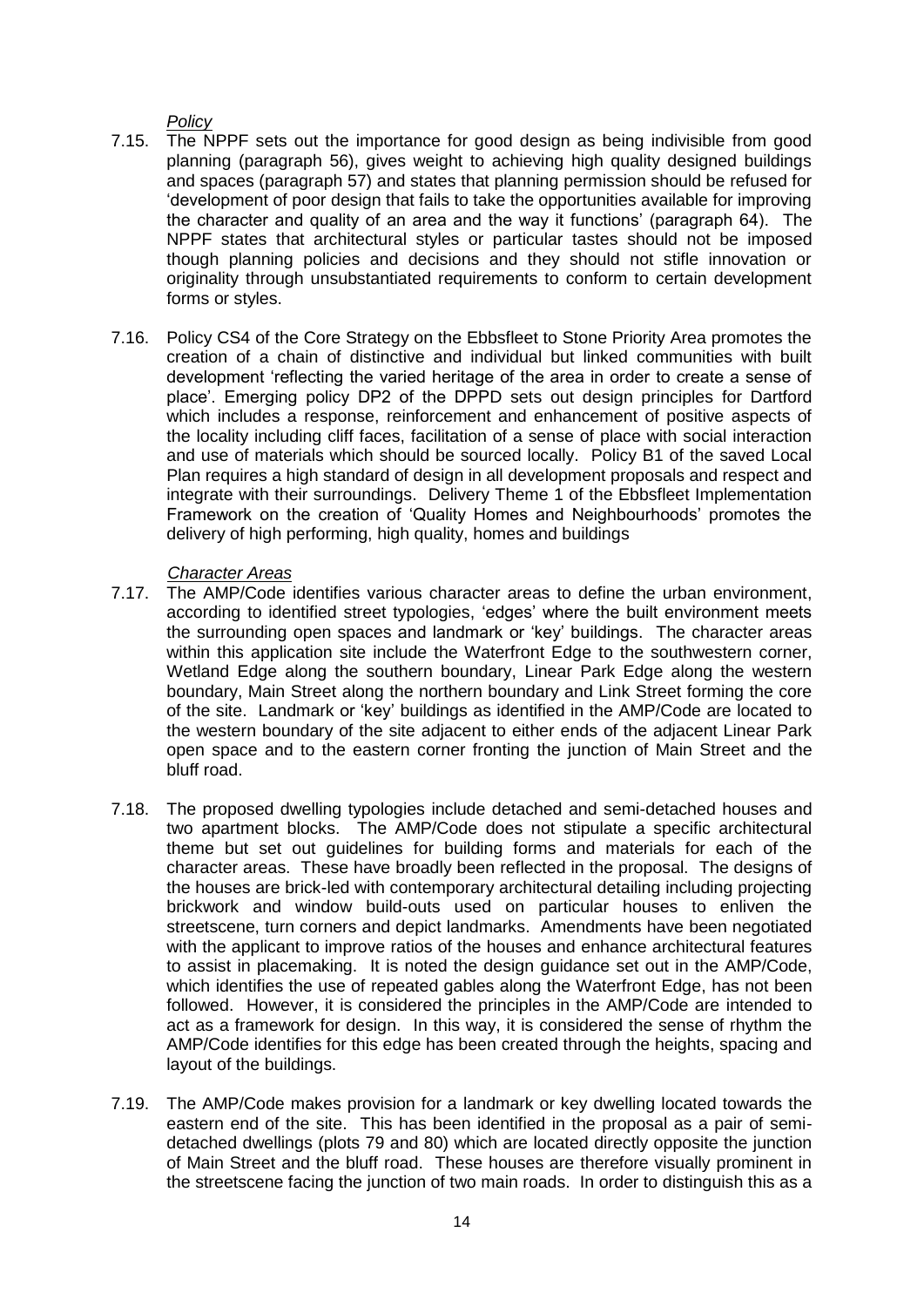landmark, the dwelling is three stories tall, standing about the houses either side which would be 2.5 storeys tall. Additional features have been added such as projecting brickwork and window surrounds which have been pushed through the eaves. These features, while subtle, stand these plots apart from their counterpoints either side to achieve the prominence of a landmark.

- 7.20. The apartment blocks are contemporary in style with a flat roof and projecting timber and steel balconies (of the same design as those used in the approved scheme at Castle Hill LDO Parcel B - reference EDC/16/0097). The blocks would be constructed of red brick with grey and orange/red 'copper' coloured cladding. Negotiations have been held with the applicant to rationalise the amount of cladding to increase the amount of brickwork and enhance the overall appearance. The apartment blocks are identified in the AMP/Code as being key buildings or landmarks. Due to their design, appearance and size compared to the surrounding houses, it is considered the form of the apartment blocks has achieved this status. The use of the cladding materials also achieves a striking appearance compared to the dwellings surrounding them. The northern of the two blocks forms a gateway to the adjacent Linear Park. It is therefore expected that an apartment block of the same design would come forward for the opposite corner to mark this entrance.
- 7.21. Worthy of particular mention are the house types along the Wetland Edge along the southern-most boundary of the site facing the lake. In the SWMP, this corner arranged into 3 individual 'eco islands', separated by swales and landscaping with an informal layout and no defined edge and accessed from a local street to create a separate environment to the rest of Castle Hill South. This was a particularly ambitious vision that would result in filling part of the lake that has already been constructed under the advance infrastructure works. Furthermore, this corner of the lake has been identified by the ecologist to have significant value for nesting birds. The problems identified through the initial design visions were acknowledged in the determination of the AMP/Code for Castle Hill South and the design expressed in the 'Wetland Edge' character area. The AMP/Code pushes development back towards Castle Hill but maintains ambition to create a more distinctive character in reflection of the unique setting against a meandering lake shore, wetland and prominent cliff face. The Wetland Edge is not replicated anywhere else in Castle Hill. The architectural approach is much more innovative, with large detached houses displaying recessed gable-end features with large glazing sections and providing large enclosed balconies taking advantage of the lake setting. The design of these particular houses stands out from the rest of the site and is unique to Ebbsfleet Garden City.
- 7.22. Materials samples have been submitted with a materials schedule that identifies where they are to be used. Improvements have been made to roof samples and cladding colours through negotiation with the applicant. A yellow multi brick paired with an interlocking plain tile in a sand-faced brown blend along Main Street and some houses along the internals streets to provide variety; two types of red/orange blend brick samples paired with a dark grey interlocking plain tile design interspersed along the Linear Park edge, waterfront and core areas; and a light buff heavy textured brick with composite 'slate' tiles to the wetland edge. Cladding in for the key buildings and Wetland Edge dwellings have been provided in 'Equitone [tectiva]' in colours Hessian, Pebble and Sahara. Although the materials proposed represent a departure from those suggested in the AMP/Code, they are considered to be good quality, appropriate to the development and have some continuity with other dwellings in Castle Hill to create a common language.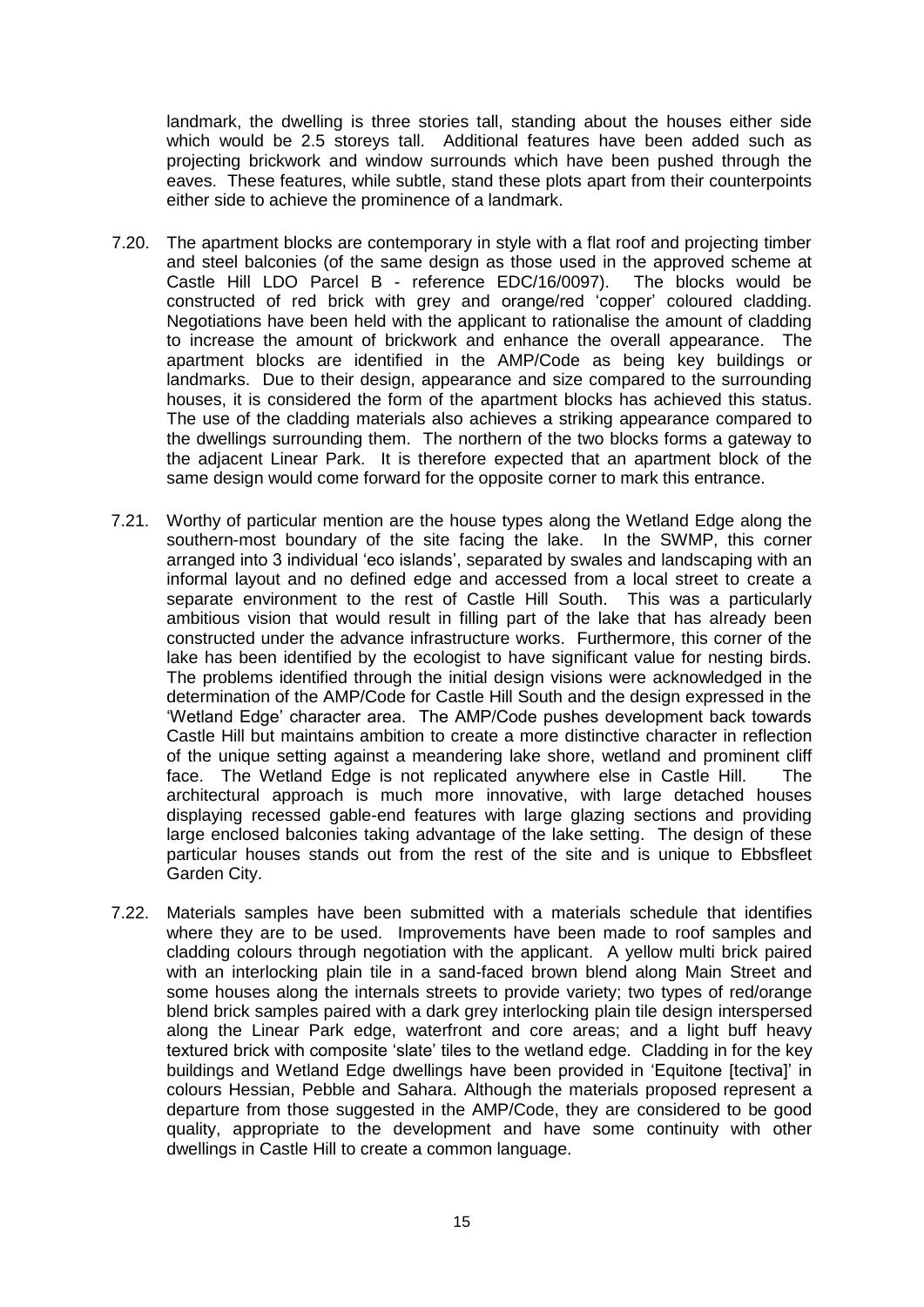7.23. The housetypes have been well designed in accordance with the design parameters as set out in the Design Guide and provide a strong visual appearance to the streetscene. The use of different materials and architectural detailing such as projecting brickwork and build-outs around windows and bay windows provide variation and visual interest along streetscenes. It is also considered the Wetland Edge dwellings display qualities of more innovative design which is encouraged.

### o *Landscaping:*

7.24. This reserved matters considers the treatment of land (other than buildings) for the purpose of enhancing or protecting the amenities of the site and the area in which it is situated including screening by fences, walls or other means; the planting of trees, hedges, shrubs or grass; formation of banks, terraces or other earthworks; the laying out or provision of gardens, courts, squares, water features, sculpture or public art; and the provision of other amenity features.

# *Policy*

7.25. The NPPF states that planning decisions should aim to ensure developments are visually attractive as a result of appropriate landscaping (paragraph 58), identifying the importance of good landscaping being intrinsic to good quality design, as advocated by policy DP2 of the emerging DPPD, which states that within large developments, public art reflecting local character and heritage should be included where possible and that spaces should be designed to be inclusive, safe and accessible for all Dartford's communities, including young, elderly, disabled and less mobile people. Delivery Theme 4 of the Ebbsfleet Implementation Framework emphasises bringing in the 'green' landscaping to promote healthy landscapes and encourage active lifestyles.

### *Planting*

- 7.26. The application site is well connected to the wider open spaces within EQ, specifically the Linear Park to the west and lake edge to the south. These open spaces are not included within this application but provision is made through the site for direct access to these areas. Landscaping plans have been submitted with the application including a detailed soft landscape scheme including plant specification alongside implementation and maintenance guidelines and a hard landscape zoning plan.
- 7.27. Generally, the landscape proposals offer a comprehensive submission that accords with the approved design code. Broadly, the landscape treatment to the plot frontages accords with the character areas as defined within the AMP/Code, with species selection used to reinforce and define character. The use of predominantly 5L and 10L stock sized planting is noted as a positive and should achieve a greater instant impact. It is noted that the strong tree line along Main Street will enhance the visual amenity of the principal route through Castle Hill in accordance with Garden City principles.
- 7.28. Some recommendations have been made to the applicant concerning: planting to the Waterfront Edge; suggestions of alternative smaller species in dwelling frontages in favour of more manageable species that do not grow as tall as those proposed; potential for more substantial trees along Main Street and along the edge with Linear Park; details of tree pit to secure long term health of the proposed trees; and position of particular trees relative to lighting columns.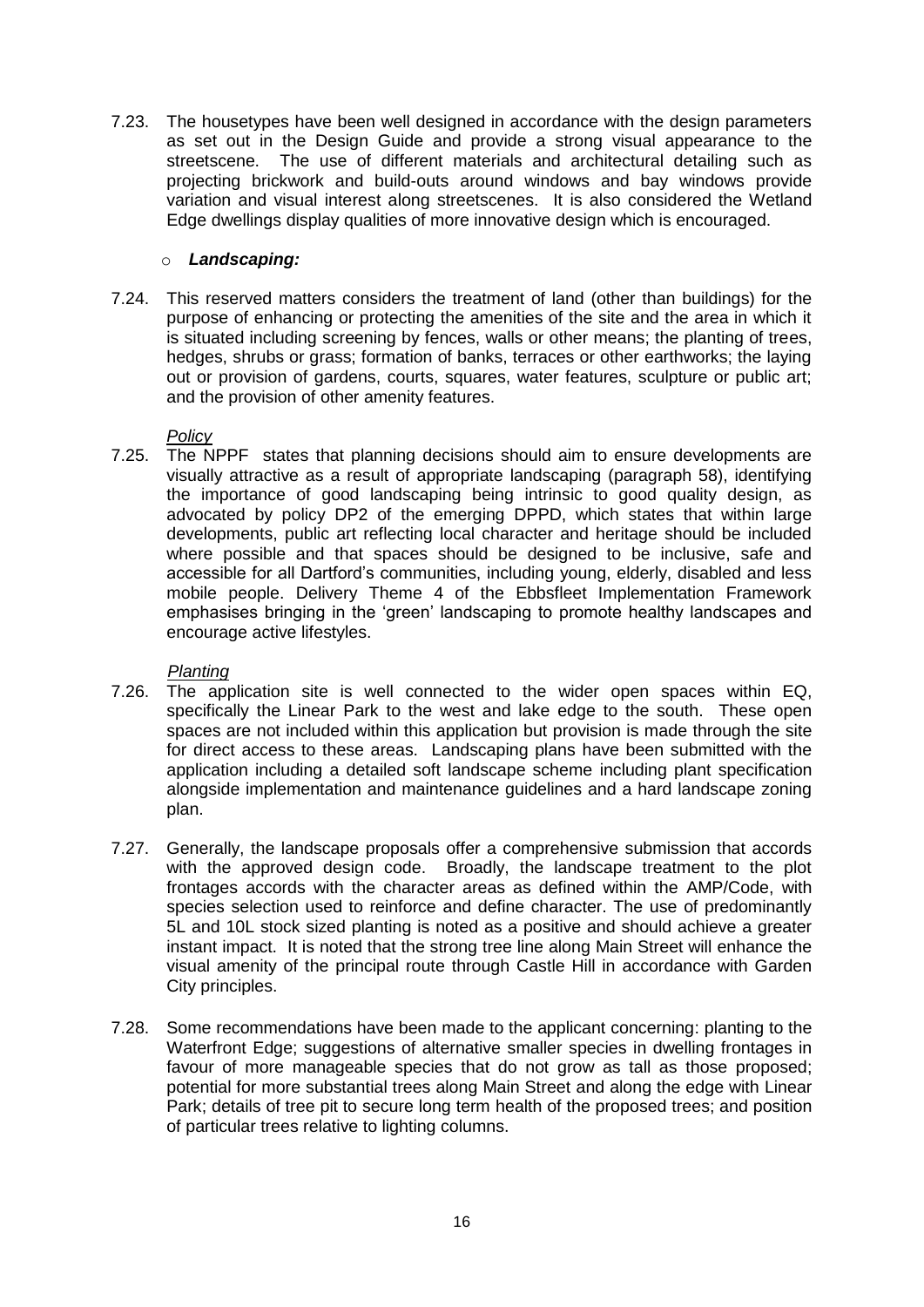- 7.29. Amended plans were provided in response to these comments including plant specification, implementation and maintenance guidelines, a detailed landscape management plan and tree pit details. Some amendments have been made to the proposals to address the initial comments. However some matters are still outstanding in respect of the species used in dwelling frontages.
- 7.30. The other outstanding matter relates to planting along Main Street. This tree line represents an important landscape component to Castle Hill as a key access route through the site. In light of its location and major statues, as well as the large width of the road, there is opportunity to plant trees of greater stature along this frontage than the ornamental pear (Pyrus calleryana 'Chanticleer') proposed and any approved scheme should seek to ensure the successful establishment of such planting. Additional details are recommended to demonstrate adequate room exists along this main street frontage to accommodate the required tree pit as well as the landscape features including proposed fencing and edging to adjacent hard surfaced areas. It is considered there is sufficient information to identify a satisfactory landscaping strategy and these final details can be secured by condition.

### *Hard Landscaping*

- 7.31. The Hard Landscape Zoning Plan generally follows the principles for each of the character areas as defined within the Design Code and the indicative materials accord with details implemented in the streetscape throughout Castle Hill. It was recommended Link Street 4 was changed to a coloured tarmacadam as prescribed by the AMP/Code to alleviate the extent of block work and help to define Link Street 4 as the primary route through the site. This has been changed to a red tarmac. To ensure this is to a satisfactory finish, it is considered appropriate to condition details. While other surface materials are identified, the drawing suggests they are indicative only and some, such as the van spaces, have not been detailed. It is therefore considered appropriate to condition the submission of these details.
- 7.32. Specification of edging, kerbs and how paving transitions are to be dealt with are not included with the submission and it is therefore considered that clarification is secured by condition.

### *Boundaries*

- 7.33. Where domestic boundary treatments are visible from the public domain, these are either brick walls or planted. Timber panel and close-boarded fences will delineate boundaries along gardens. Elevation drawings of the boundary treatments have been submitted and the brick walls are to be constructed of the same brick to match the adjoining house/garage, as identified on the materials schedule.
- 7.34. With the exception of a small stretch of wall around the garden of one house adjacent to the Linear Park, the boundaries with the adjacent landscape is otherwise open, to create a welcoming environment to the open spaces.
- 7.35. Elevation details have been provided for the brick walls and fences. No details have been provided for the proposed post and rail fencing along Main Street frontage and it is therefore proposed to secure this by condition.

#### *Management*

7.36. Condition 65 of the outline permission requires landscaping schemes to be implemented during the first planting season following completion of the relevant area and thereafter be maintained for a period of 5 years, during which time any trees,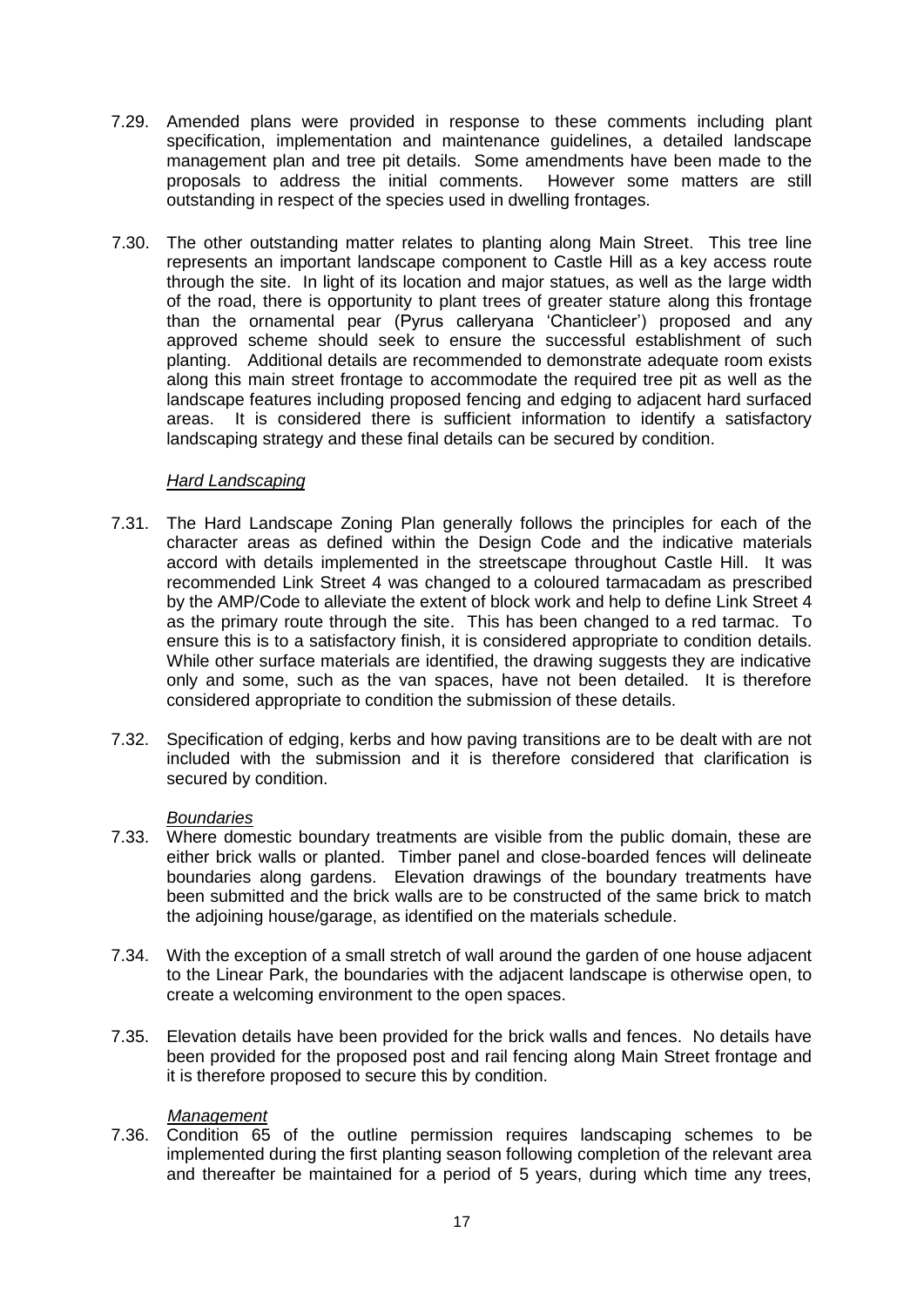shrubs or grassed areas that die must be replaced. This is established practice to ensure sufficient period of maintenance for the trees and plans to establish.

7.37. Following initial feedback, a 5-year landscape maintenance plan was submitted which satisfactorily covers the objectives and prescriptions regarding the management of the site.

### o *Layout:*

7.38. Matters for consideration include the way in which buildings, routes and open spaces within the development are provided, situated and orientated in relation to each other and to buildings and spaces outside the development.

#### *Policy*

7.39. The NPPF encourages the provision of safe and secure layouts which minimise conflicts between traffic and cyclists or pedestrians (paragraph 35). The provision of a successful layout is intrinsic to good design which is at the heart of the NPPF core planning principles (paragraph 17) and policy DP2 of the emerging DPPD. Part 1c) of policy DP2 states that good design should 'facilitate a sense of place, with social interaction, walking/ cycling, health and wellbeing, and inclusive neighbourhoods, through a mix of uses and careful design and layout', while part 1d) requires the provision of clear pedestrian and cycle linkages and permeability, active frontages, and a fine grain mix of buildings and spaces. Part 4 of the policy requires spaces to be designed to be inclusive, safe and accessible for the whole community, reducing the fear of and opportunities for crime. Emerging policy DP4 of the DPPD requires that layouts should promote walking and cycling and public transport use through provision of attractive and safe routes which address the needs of users. Delivery Theme 1 of the Ebbsfleet Implementation Framework seeks to ensure that the designs of new neighbourhoods follow good urban design principles to deliver attractive, safe and efficient layouts that contribute positively toward an appropriate character for Ebbsfleet.

### *Layout Design*

- 7.40. Extensive discussions regarding the layout have been undertaken at pre-application stage as a result of a number of constraints including established positions of the main spine roads and position of accesses to parcels on the northern side of Main Street secured through advance infrastructure permissions, together with topography and the consequential need for traffic calming measures. The scheme presented is a response to those constraints and pre-application negotiations which involved several iterations.
- 7.41. The site layout is based on grid pattern with houses regularly spaced, in accordance with the AMP/Code guidance. Houses are positioned back-to-back with appropriately sized gardens adjoining each other and principal frontages facing the road. The position of the internal streets means houses all face outwards, there are no back gardens fronting the streets which ensures streetscenes are active. Garages are positioned between houses with tandem parking in front and additional parking onstreet. There is adequate distance between dwellings and the apartment blocks to ensure there would be no undue overlooking, overshadowing or overbearing impact on the amenity of the future occupants.
- 7.42. The layout is open and legible and fully permeable with connections for cyclists and pedestrians to Main Street and surrounding open spaces, promoting walking and cycling. Key linkages are provided across the application site including link through a fence from Main Street and open access from the adjacent Linear Park and lake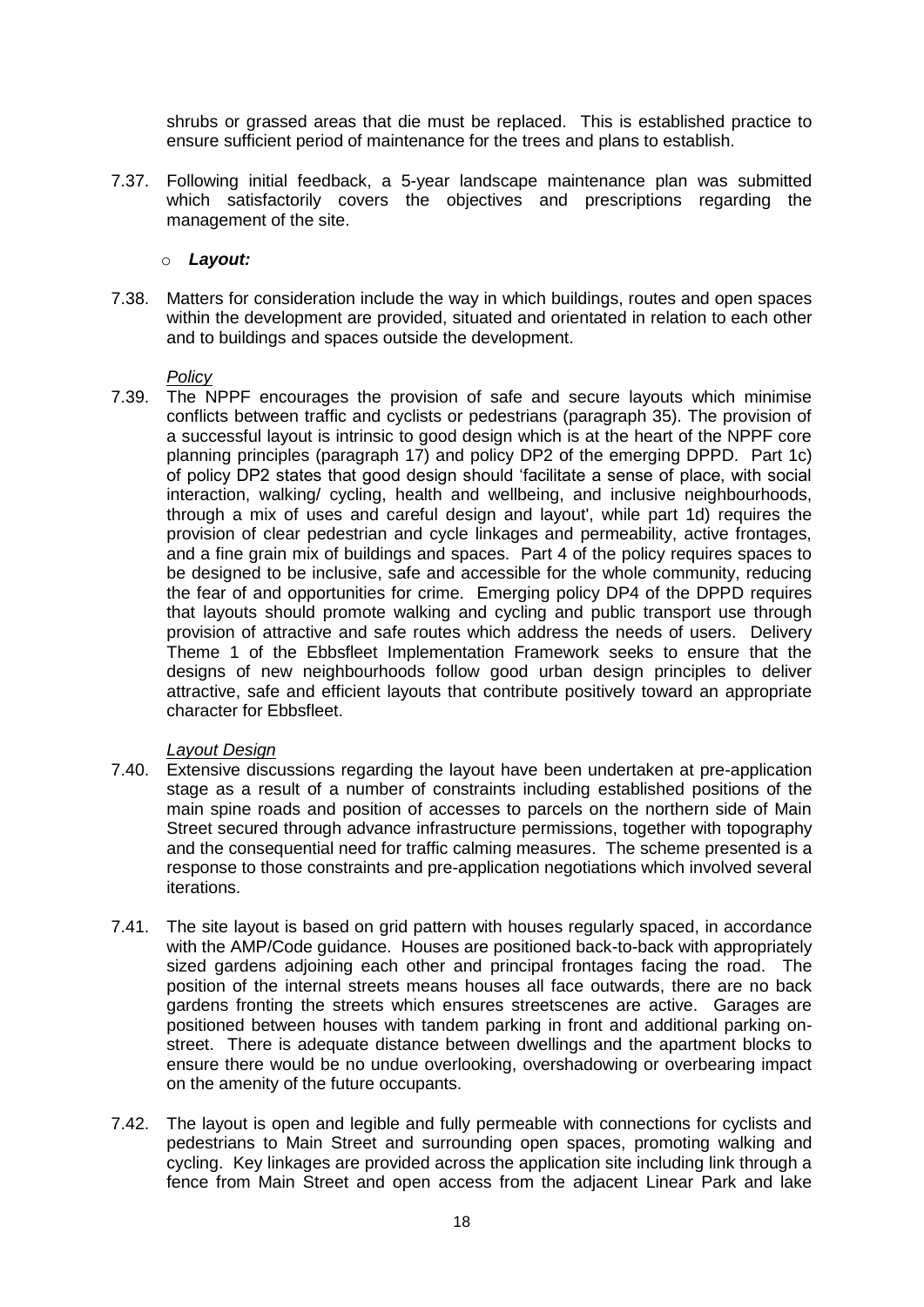edge. Defensible spaces are clear and well-defined, with good natural surveillance, to assist in creating a safe environment.

### *Density*

- 7.43. Policy CS17 of Dartford Borough Council's Core Strategy addresses the design of homes taking into account layout and density. It identifies that sites will be developed at a variety of densities, depending on their location and accessibility to public transport and that the form and density of housing will vary across the larger sites, in response to accessibility and other characteristics of each part of the site.
- 7.44. The AMP/Code identifies a range of densities from low (up to 30 dph) along the Wetland Edge, medium (30-60 dph) in the core and high (60+ dph) to the western corners of the site either end of the adjacent Linear Park. The densities are indicated by an arbitrary line and are representative of the tight or loose urban grain set out in the AMP/Code for each identified character area. The two apartment blocks are located in the high density area within the more social, manicured area around the Linear Park and the more spacious plots along the Wetland Edge in the low density area where the character is more spacious to reflect the meandering lake edge. It is considered this is in broad accordance with the AMP/Code. Overall, the density of the whole site is 44 dph which falls in the middle of the medium density and therefore compliant.

#### o *Scale:*

7.45. The matter of scale relates to the height, width and length of each building proposed within the development in relation to its surroundings.

#### *Policy*

7.46. Matters of scale are intrinsically linked to good design quality as set out in NPPF Paragraph 58 and policy DP2 of the emerging DPPD, which require developments to be visually attractive, function well and add quality to the area to making high quality and inclusive design for all developments.

#### *Building Scale*

- 7.47. The AMP/Code identifies appropriate heights for development according to their location, relationship to open spaces and road hierarchy and corresponds to the density plan. The heights of the dwellings range from 2 to 3 storeys. Dwellings fronting onto main streets and the Linear Park range from 2.5 to 3 storeys to create a strong edge. The core of the site and more intimate Wetland Edge is characterised by 2 storey dwellings.
- 7.48. The roof height of the landmark houses to the east of the site have been increased to improve the balance of building to roof ratio but also to increase prominence of this important location. The apartment blocks located to the northern and southern ends of the Linear Park are 4- and 3-storeys respectively. The proposed building heights substantially accord with the building heights plan set out in the AMP/Code.
- 7.49. The proposed design succeeds in creating consistency and symmetry in form, scale and roofscape with repeated house types, regularly spaced with strong perimeter blocks that identify the public/private realm. The scale of development and site coverage is consistent with the design vision for Castle Hill. Buildings are well spaced and the scheme does not present an over-development of the site.

# **Highways & Parking**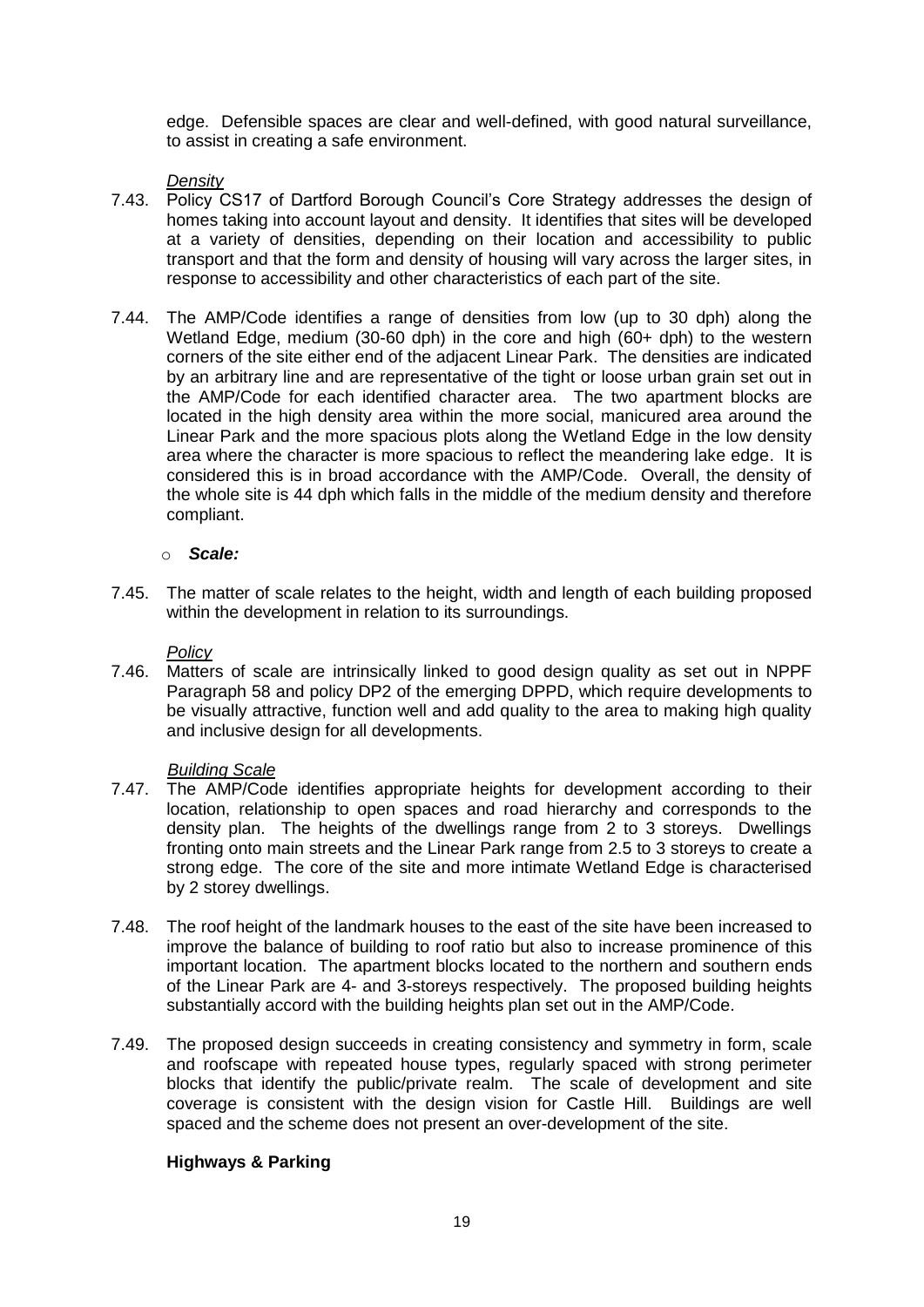*Policy*

7.50. The NPPF strongly advocates sustainable transport methods (paragraphs 29 and 30). The reduction of pollution and use of public transport, walking and cycling are at the heart of the policy document as part of the core planning principles (paragraphs 17 and 35). Policies DP2 and DP4 promote the prioritisation of walking, cycling and public transport through clear linkages and permeability. In order to encourage sustainable development, the transport system needs to be balanced in favour of sustainable transport modes, giving people a real choice about how they travel. The overall impact of traffic movements has been established under the outline permission. No greater parking demand or traffic movements would be generated by this permission than assessed under the outline permission and a separate assessment/Travel Plan has not therefore been requested. However, Policy CS15 of the Core Strategy identifies the need for a Car Parking SPD which has been developed by Dartford Borough Council (DBC). Assessment of this application must therefore have due regard to this policy document.

#### *Parking Levels*

7.51. Residential parking is largely provided in tandem spaces on-plot with some provision allocated on-street, totalling 173 spaces. The size of the car spaces is in accordance with the guidance in the SPD and there is general provision along the side of driveways and access to rear gates into private gardens to allow bins to be dragged to bin collection areas. The majority of houses (104 of 117) also have garages. All garages comply with the Dartford size standards and therefore, in accordance with the Parking SPD, 50% can be counted towards parking provision. A total of 25 unallocated spaces are provided in parking courts for each of the apartment blocks as required by the SPD, together with some visitor spaces within the courtyard of Block A. Unallocated visitor and van parking is also provided for on-street including along the boundary with the Linear Park to make provision for potential visitors to the park. The proximity of on-street visitor parking would also accommodate apartment Block B. The following table sets out the parking requirements according to Dartford Borough Council's Parking SPD and the total number of spaces made available on site:

| Type           | No. spaces<br>provided | <b>SPD Requirement</b> |                    |       |
|----------------|------------------------|------------------------|--------------------|-------|
| Residential    | $(198 +$               | 1 & 2-bed flats        | (21 units x 1.2)   | 25.2  |
|                | 50% of 104             | 1 & 2-bed house        | (12 units x 1.2)   | 14.4  |
|                | garages)               | 3 bed house            | (50 units x 1.5)   | 75    |
|                |                        | 4+ bed house           | $(55$ units $x$ 2) | 110   |
|                | 250                    | <b>TOTAL</b>           |                    | 225.4 |
| <b>Visitor</b> | 39                     | 3 spaces per 10 homes  |                    | 41.4  |
| Van            | 12                     | space per 10 homes     |                    | 13.8  |
| <b>TOTAL</b>   | 301                    |                        |                    | 280.6 |

- 7.52. The Dartford Parking SPD states that visitor and van parking spaces are calculated 'per 10 homes or part thereof'. It follows, therefore, that where part spaces are calculated, the SPD requires them to be rounded up to the nearest whole. As shown in the table above, there is a minimal shortfall in visitor and van spaces.
- 7.53. Due to the over-provision of residential spaces in excess of the policy requirement, it is considered there is some flexibility for visitor parking on-plot which will absorb the under provision of visitor parking spaces. This is an approach that has been taken on earlier phases of Castle Hill. It is considered there is sufficient provision for visitors to the park as well as to the residential development.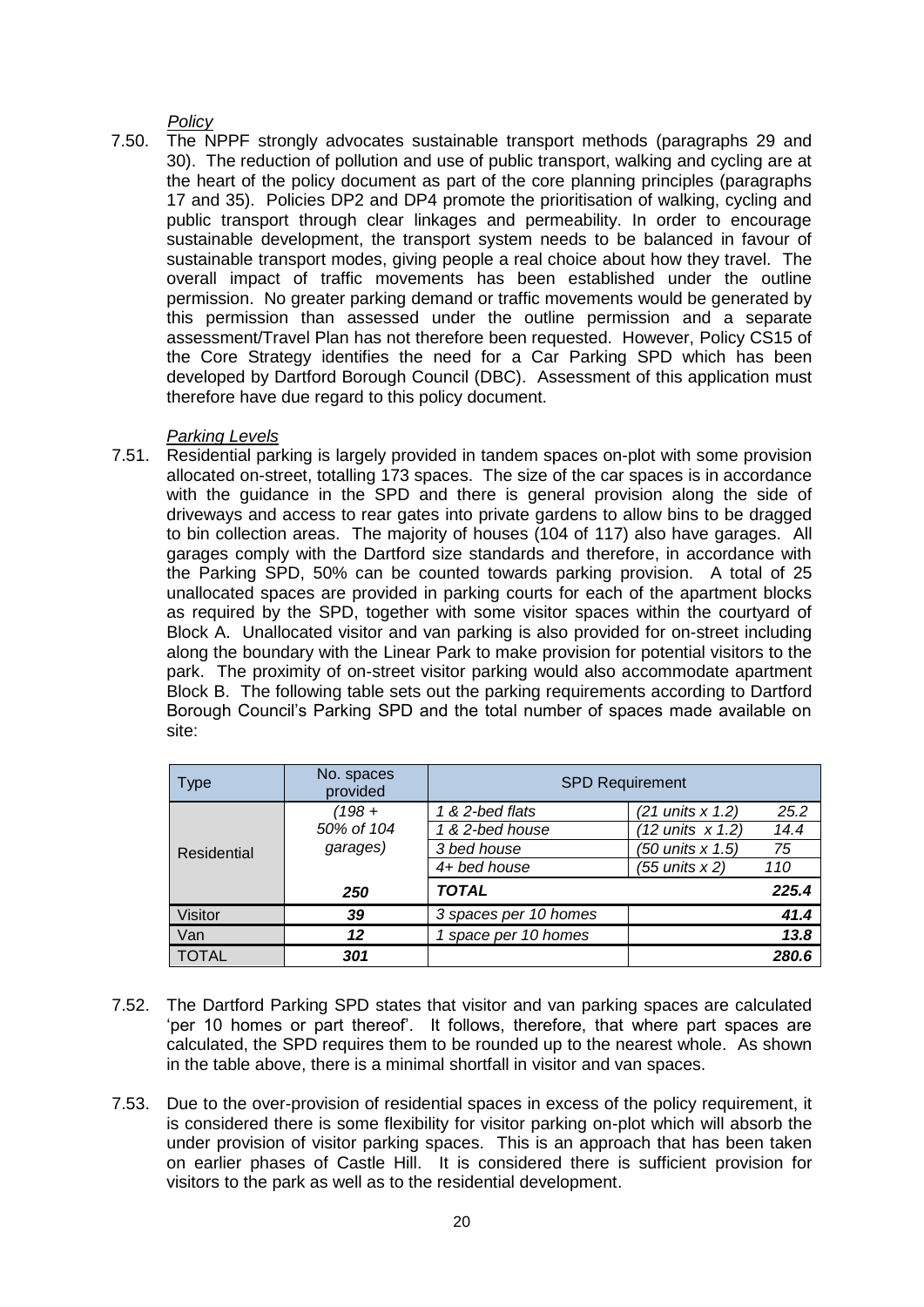7.54. The size of the van parking spaces meet the Dartford standards in full (7.5m x 3.5m), allowing larger vehicles to be parked in each location. The applicant has confirmed there would be no restrictive covenant on residents using their parking spaces for vans. The over-provision of allocated residential parking can therefore accommodate some of the smaller transit-type vehicles on-plot. As such, there is a reasonable degree of flexibility within the site to account for parking of different sized vehicles. The visitor and van spaces are well distributed through the development. Taking into account all these points, the under-provision is negligible and on balance the parking strategy is considered acceptable. Wherever possible, the position of on-street parking spaces is such that it would not obscure the visibility of adjacent on-plot parking or obscure visibility from dwellings in the interests of good urban design.

#### *Cycle Parking*

7.55. Cycle parking is to be provided within sheds in the garden or in a garage where one is provided. For each apartment block, a secure cycle storage/bin storage building is provided, the details of which have been provided. Sufficient access has been provided for each plot direct from the street. The provision is in accordance with Dartford's parking standards.

#### *Highway Considerations*

- 7.56. Extensive pre-application discussions were exchanged with Kent Highways. These discussions influenced the provision of a private access road to plots 79 to 124, avoiding direct access onto Main Street which would disrupt the anticipated high traffic volume along this road. Kent Highways also influenced the alignment of the roads and the position of the site entrance from Main Street. These comments have been reflected in the submitted scheme.
- *7.57.* Kent Highways issued further comments following consultation on the formal submission. Several exchanges have been held with the applicant to address the concerns raised. Kent Highways are now satisfied that the technical issues flagged have largely been addressed. It is acknowledged that some comments remain outstanding. These relate to the position of the van spaces along Linear Park Road, van spaces outside plot 136 and the junction to the east of Main Street where it joins the road leading north out and out of Castle Hill.
- 7.58. In an early sketch, the van spaces along Linear Park were orientated parallel to the road but were changed to a perpendicular arrangement in the formal submission. The effect of this was to allow gaps in the parking and allow more landscaping into the streetscene. While Highways were concerned that this orientation would cause problems where reversing vehicles, and particularly vans, have limited rearward visibility, the applicant has satisfied some concern by identifying safety margins. In light of the character of the street and the low number of spaces to which the comments relate, it is not considered on balance to be sufficiently harmful to warrant the change that would bring about an increase in visibility of cars and block views of the open space beyond
- 7.59. Similarly, it was recommended the position of the van spaces outside plot 136 should be swapped with unallocated parking and relocated to parallel spaces elsewhere in the site. Following discussion with the applicant it was apparent there were significant problems in finding alternative locations for large van spaces within the red line boundary. Due to the size of the spaces, repositioning the spaces would have squeezed a block of houses or width of a road which would have had other design implications and impacts on the appearance of the streetscene. As discussed at 7.49 above, the scheme under-provides on two van spaces. It was therefore not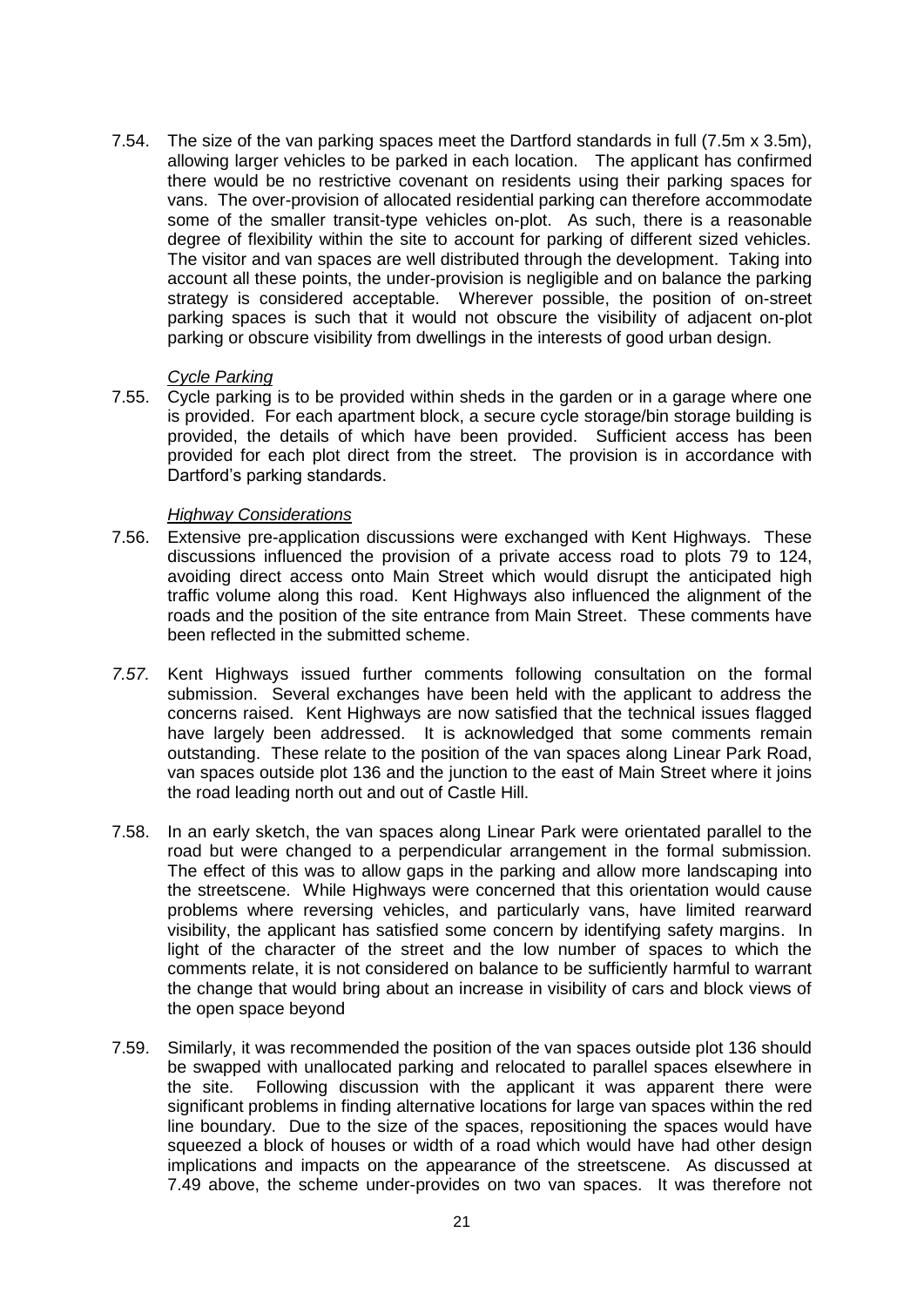considered there could be any further loss of van spaces. It was also acknowledged that initial designs provided 4 van spaces outside plot 136 instead of the 3 now proposed and some landscaping added. The spaces have been moved closer together and the tandem parking at plot 36 shifted back to improve visibility. No further comments were raised by Kent Highways during re-consultation on this particular point. On balance, it is considered the scheme provides for alternative van parking arrangements that are evenly spread throughout the site and on balance with the issues discussed, the arrangement is considered acceptable.

7.60. The final outstanding issue relates to the junction from Main Street with the road that leads around the bluff to the northeast of the application site. The junction is within the red line boundary and therefore within the scope of this application. A junction is shown at the bottom of the bluff road before turning onto Main Street. Kent Highways consider the main flow of eastbound traffic should continue north along the spine road with a junction at the top of the road leading into the site. All main spine roads, including these roads, were secured under an application for advance infrastructure in 2007 that secured the alignment of the roads and the junctions. The red line of this application was extended to include Main Street to pick up on changes to pedestrian crossings and the position of the western access junction into this application site. Construction is well underway and the installation of services practically complete along this road. Further alterations are therefore prohibitive in the development of the overall site. Discussions have been held with the landowner and Kent Highways including the Agreements Team and it has been accepted that the current layout is subject to previous approval. No further changes are therefore being pursued to this junction. As a consequence, a landscaping strategy has been secured to attempt to delineate the 'public' realm along Main Street from the residential parcel of the application site. A change in hard surfacing materials has been introduced together with a change in the soft landscaping represented by the finish of the line of trees along Main Street and transition into ornamental planting. It is also proposed that appropriate signage is introduced, though no specific details have been produced. A visualisation has been provided to demonstrate the appearance of the landscaping detailing at his point. It is recognised that this will not overcome Kent Highways concerns but is an attempt to address the perceived problems within the scope of the application.

### **Housing Standards/Mix**

- 7.61. In March 2015 the Government introduced Nationally Described Space Standards (NDSS) as part of a revised approach to provide technical standards to drive the provision of quality housing throughout the country. Where a local planning authority wishes to require internal residential space standards they should only do so by reference in their Local Plan to the Nationally Described Space Standard. Dartford's Core Strategy policy CS17 required housing to provide internal spaces that are fit for purpose and have adequate internal storage space whilst policy CS18 requires developments to provide the maximum amount of practical proportion of homes built to Lifetime Homes standards (although the emphasis on Lifetime Homes changed as a result of the Government's Housing Standard Review in 2015).
- 7.62. Dartford Council is in the process of updated its development plan in the production of the Development Policies Plan. Following an Examination in Public by a Planning Inspector in 2016, public consultation on the Proposed Modifications concluded in February 2017. The Council has stated it anticipates potential adoption of the Plan at July's meeting of the General Assembly of Council (full council). Policy DP8 has undergone minor modification but no significant changes made. The policy states that dwellings should meet the nationally described space standards 'unless clearly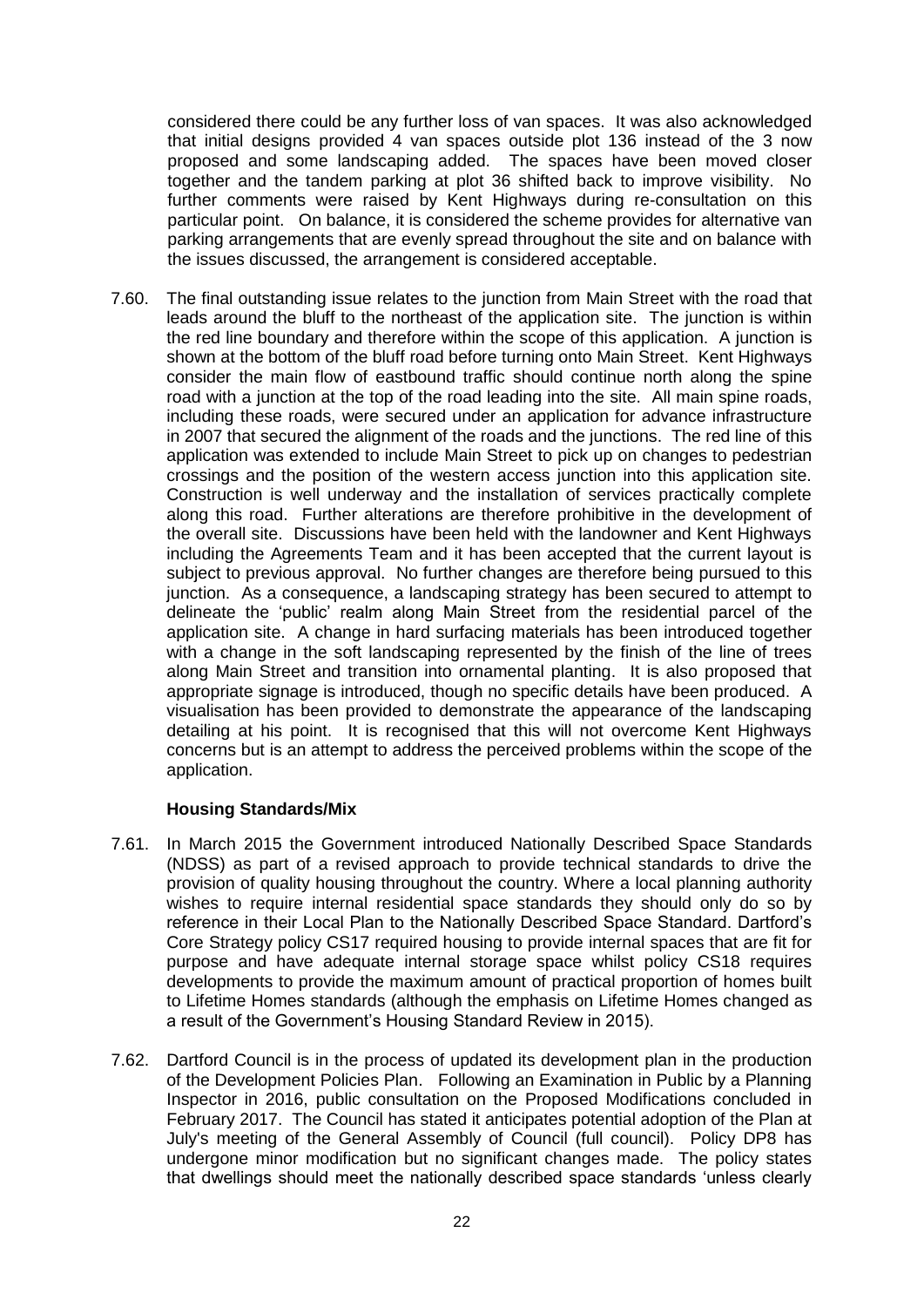shown to be unnecessary or unviable due to site specific circumstances'. To clarify application of this policy, amendments have been made to paragraph 9.45 of the Plan. It identifies the vital role of EDC in delivering new residential development and sets out that it is regarded appropriate 'for exemplar development to be sought at Ebbsfleet' and identifying EDC's consideration that 'sufficient internal space in dwellings is an essential prerequisite necessary to providing quality sustainable housing in all the new communities being created at the Ebbsfleet area'.

7.63. The applicant has provided a matrix of dwelling sizes relative to the NDSS on drawings BRS.6001\_06P. The matrix confirms that all units comply with the minimum gross internal floor areas. It is noted two of the housetypes are fall under on the builtin storage by 0.5m2 and 0.2m2 but in general storage is generally in excess of the standards for storage.

#### *Housing Mix*

7.64. Core Strategy policy CS18 aims to keep the proportion of houses to flats at an approximate ratio of 70:30. However, it should be noted that the specified mix is not an express requirement. The application provides 1- and 2-bed apartments and 2-, 3- and 4-bed houses. The overall mix would comprise 15% flats. It is acknowledged the ratio is high but it is envisaged that over the development of Eastern Quarry, this will continue to be monitored and will be adjusted. There are no specific requirements for housing mix set out in the outline permission or S106 and as such it is not considered grounds for refusal.

#### *Affordable Housing*

7.65. The scheme does not provide any affordable housing. Adequate parcels have already been identified by the landowner which has been secured in the AMP-Code to bring forward the appropriate number of affordable homes as required by the outline permission and S106.

#### **Noise**

- 7.66. Condition 28 of the outline consent states that a detailed noise assessment be submitted alongside a reserved matters proposal where development abuts a principal highway and detail any mitigation measures required to safeguard residential amenity. A noise assessment has been submitted with the application and concerns raised by Environmental Health at Dartford Borough Council that the daytime noise levels of external amenity areas exceeds the desirable levels and no mitigation measures have been offered to address this. A recommendation has therefore been made that mitigation details should be provided to ensure reduced noise levels within the external amenity areas. As such, they consider the application in its current form the proposal is unacceptable.
- 7.67. The applicant responded to these comments with a statement saying the dwellings fronting the principal highway of Main Street are proposed to include acoustic mitigation measures within the fabric of the dwellings (though no details of such provided) but due to the gaps between buildings, the noise levels in the rear gardens of some properties are predicted to exceed the 50dB LAeq (being predicted to be 50- 53dB). The statement then argues there is flexibility in emerging policy and that the development falls within British Standards and the principles of the EQ Environmental Statement on the Future Mitigation Strategy.
- 7.68. Environmental Health was re-consulted but maintains that the British Standards cited by the applicant require noise exposure to external amenity space to be minimised by design and therefore the requirements of BS8233:2014 has not been met. They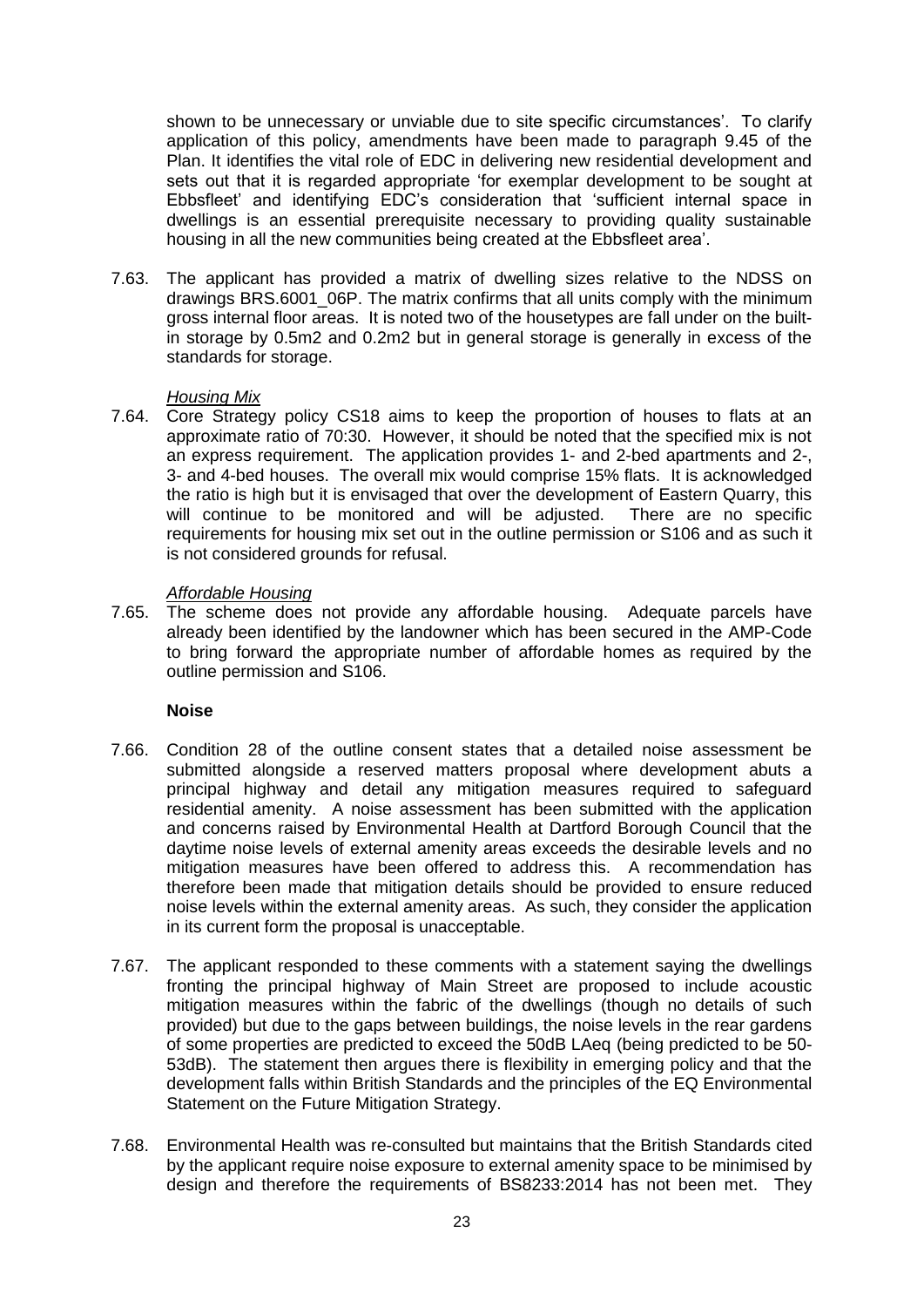identify that a noise exposure in amenity space should be no more than 50 dB  $L_{Aeq,T}$ but we will accept a level of up to 55 dB  $L_{Aeq,T}$  *if* all reasonable measures by design and mitigation have been considered. Since no possible mitigation measures have been offered, they consider that the application does not meet the relevant tests.

7.69. It is noted that the data contained with the submitted noise report is very high level. It gives some indication of noise levels from Main Street reaching up to 53dB on the southern side but the detailed layout of this application has not been mapped. It is therefore not understood what impact the detailed design of the proposal has. At present, it is not considered that sufficient information has been provided. The applicant has been advised and is working to provide more thorough information and detail mitigation measures in order to try and improve anticipated noise levels at the site. Dialogue is ongoing with the applicant and any further details will be reported as supplementary information and any conditions recommended as necessary.

# **Neighbouring Amenity**

7.70. The application site is brownfield land that is currently part of a large re-development site, parts of which are already under construction with ground preparation works being carried out in anticipation of previously approved schemes. There are no immediately adjoining residential neighbours, the closest being those in the first phase of Castle Hill. There is an established works entrance which does not interfere with the existing residential development and there would be no issues arising with the organisation of works compound or storage of materials on site that would cause a disturbance to local amenity. A Code of Construction Practice has previously been secured under condition 36 of the outline permission with which the developer is required to comply with. As such, it is not considered necessary to impose further conditions in relation to construction practices.

### *Other Issues:*

# **EIA**

7.71. The outline permission was identified as being EIA development and the requisite assessments made. It follows that subsequent application made pursuant to the outline permission, including Reserved Matters such as this application are also in respect of EIA. However, it is officers opinion that all matters pursuant to EIA in respect of EQ have been satisfactorily identified and assessed as part of the outline permission application process and a further Environmental Statement is therefore not required as a result of this application.

# **Archaeology**

7.72. Condition 26 of the outline permission requires that details of foundations are provided with any detailed application to ensure that no harm is caused to any archaeological interest. Investigation of archaeological potential at Eastern Quarry has already been examined in association with conditions 13 and 14 of the outline permission and the Historic Environment Framework which was approved under the outline permission. This Framework identifies the application site is located within an area of  $19<sup>th</sup>/20<sup>th</sup>$  century quarrying which was excavated to significant depths. It therefore concludes that there is no potential for re-deposited or undisturbed Palaeolithic remains or any potential for remains of other periods. Since this has already been identified by approved documents pursuant to the outline permission and groundworks have already been carried out at the site, it is not considered necessary that foundation designs are required since no harm would arise,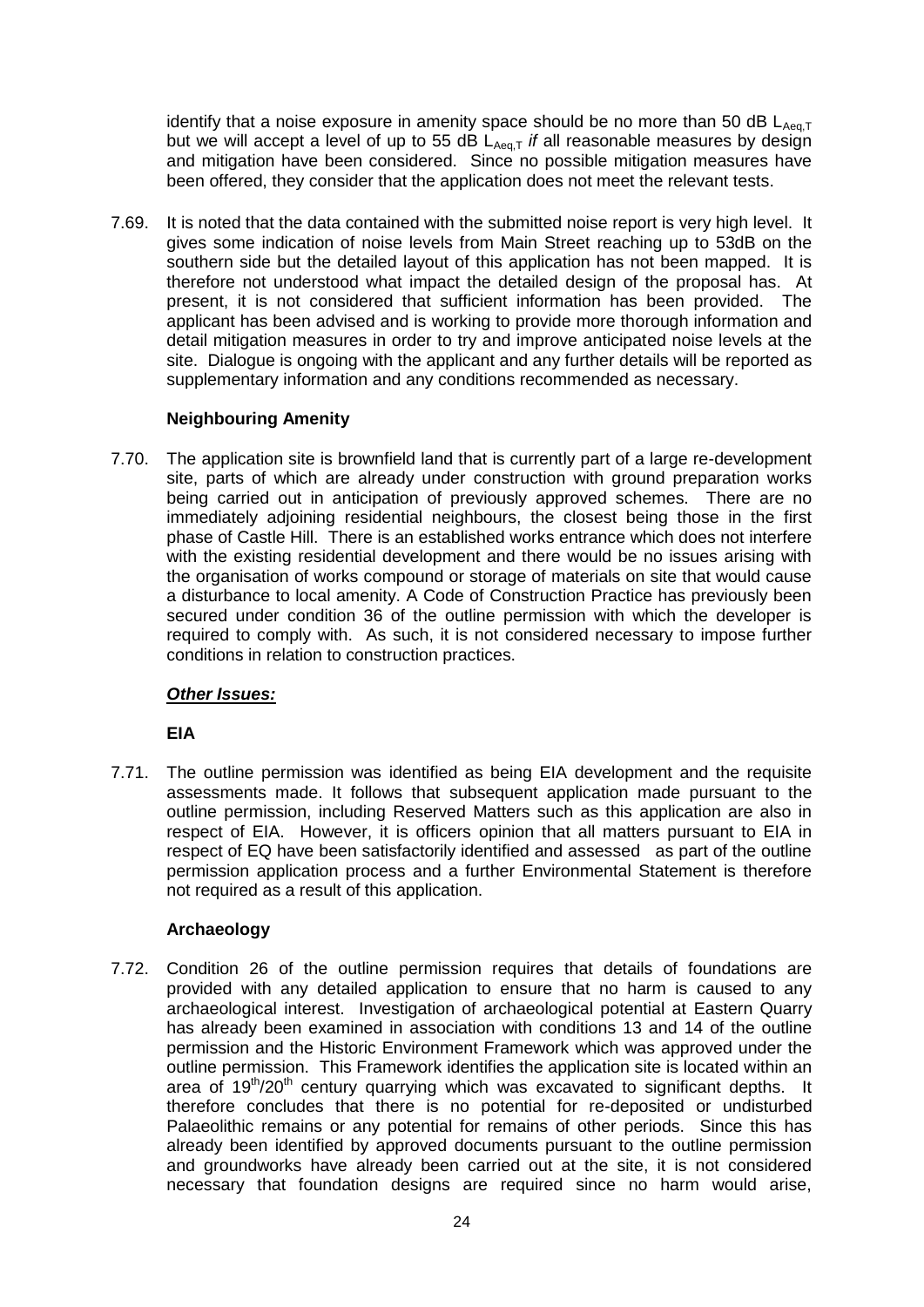particularly at that depth. It is therefore considered condition 26 is *ultra vires* in this instance and foundation designs have not been requested.

### **Drainage**

7.73. An overall strategy for water management has been secured under the requirements of condition 12 of the outline permission which includes details of surface and foul water drainage and ground water control. While this covers the strategic approach to water treatment, details are not yet developed at site detail. These details are also required to ensure that they do not conflict with the landscape proposals and planting. It is therefore proposed these details be secured by condition. This has been confirmed with the Sustainable Drainage Team Leader at KCC.

### **Broadband Access**

7.74. Details have been submitted with the application to confirm that, in accordance with condition 30 of the outline permission, broadband access will be available in all dwellings on first occupation. The applicant has confirmed that the installation will be in accordance with Utilities Framework currently under consideration pursuant to condition 16 of the outline permission (or any other subsequent amendments that may be made to the strategy). It is considered these details are satisfactory to form the action plan required by condition 30 of the outline permission to accompany this application.

## **Condition 25 – Outstanding Issues**

7.75. The majority of matters listed in condition 25 of the outline permission have been addressed in the submission of the application. There are outstanding details that need to be secured in relation to part (d) street lighting and street furniture and part (h) external lighting (to buildings). Where detail has been indicated in the application, this is indicative only and does not provide the necessary level of detail to satisfy the condition. The particular design of these items, together with the specific materials for the hard landscaping and outstanding boundary treatments can be secured by condition.

# **8.0 FINANCIAL CONSIDERATIONS**

8.1. Whilst this is not material to the decision, financial benefits will accrue to the area if permission is granted. The Government wishes to ensure that the decision making process for major applications is as transparent as possible, so that local communities are more aware of the financial benefits that development can bring to their area. In this area the following benefits to the public purse accrue from development - New Homes Bonus and Council Tax for new dwellings.

### **9.0 HUMAN RIGHTS**

9.1. The application has been considered in the light of the Human Rights Act 1998 and it is considered that the analysis of the issues in this case, as set out in this report and recommendation below, is compatible with the Act.

### **10.0 PUBLIC SECTOR DUTY**

10.1. In determining this application, regard has been had to the Public Sector Equality Duty (PSED) as set down in section 149 of the Equality Act 2010, in particular with regard to the need to –